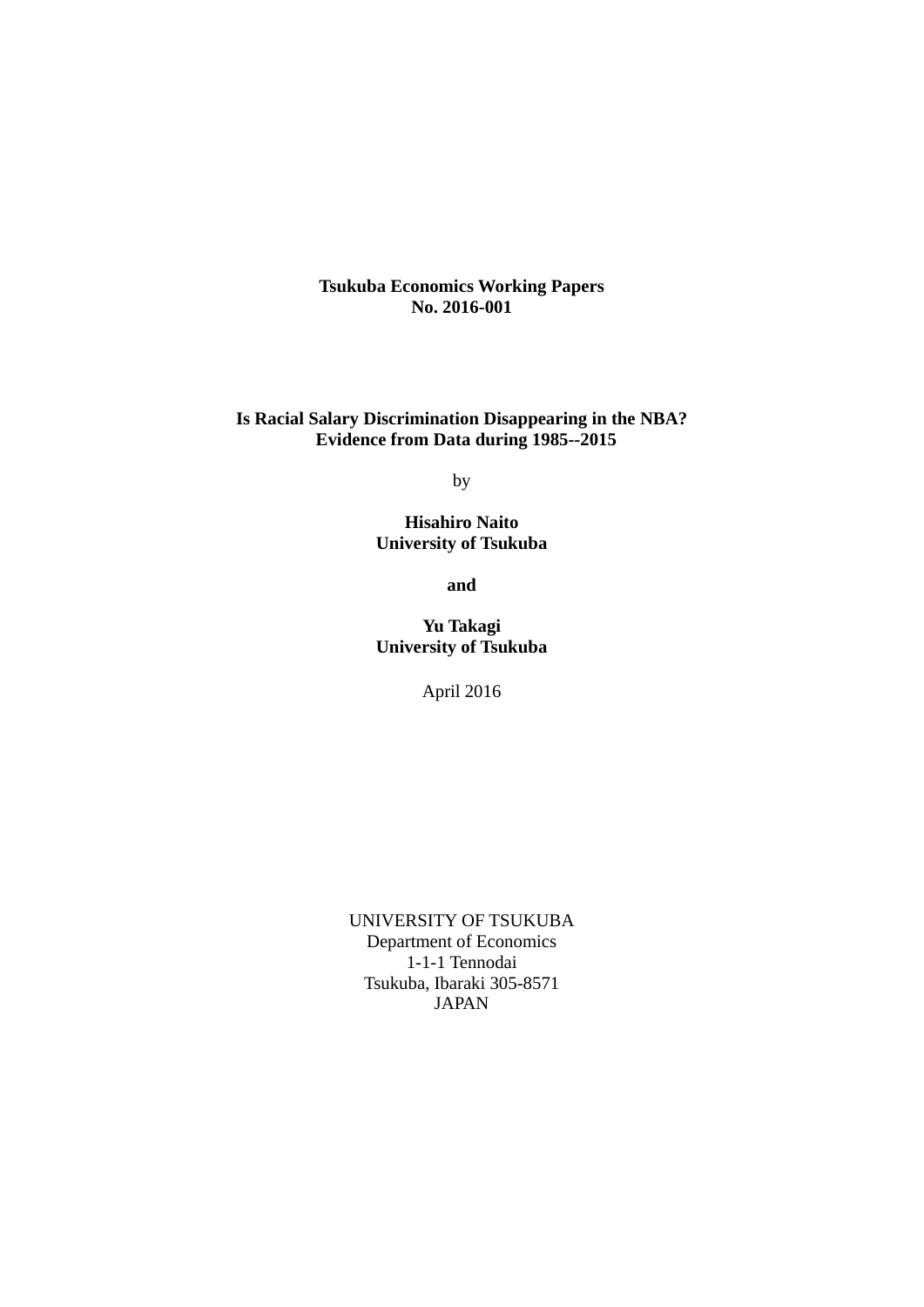# Is Racial Salary Discrimination Disappearing in the NBA? Evidence from Data during 1985–2015

Hisahiro Naito<sup>∗</sup>

Department of Economics Graduate School of Humanities and Social Sciences University of Tsukuba

Yu Takagi †

College of International Studies University of Tsukuba

April 22, 2016

<sup>∗</sup>Address: Tennodai 1-1-1, Tsukuba, Ibaraki, 305-8573; e-mail: naito@dpipe.tsukuba.ac.jp †Address: Tennodai 1-1-1, Tsukuba, Ibaraki 305-8573; e-mail: yu.baske.sumeo@gmail.com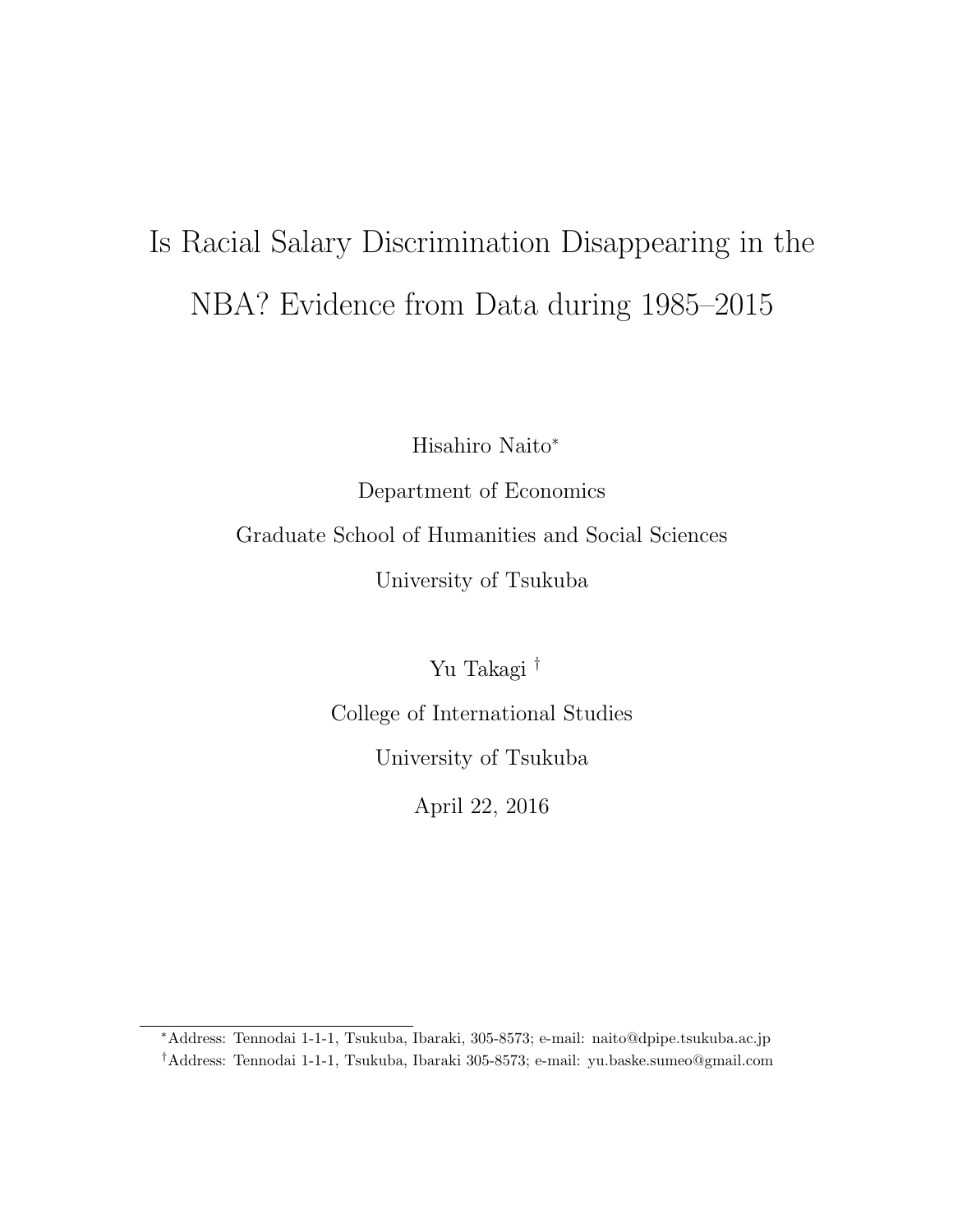### Abstract

This study re-examines racial salary discrimination of National Basketball Association players by constructing a long unbalanced panel covering the 1985–1986 to 2015–2016 seasons. Contrary to the results of previous studies, we find that non-white players are paid equally to white players with similar characteristics in the 1980s and 1990s, but that white players started to be paid 20 percent more than non-white players in the last 10 years. Our results are robust in all specification checks such as the quantile regressions, controlling the sample selection and controlling different contract types. Non-parametrically estimated density of the counter-factual salary of non-white players confirms our results. In addition, we find that neither the employers preference nor income gap of white and black fans explain this increasing salary gap.

JEL Classification: C25

Keywords: racial discrimination, NBA, labor markets, salary discrimination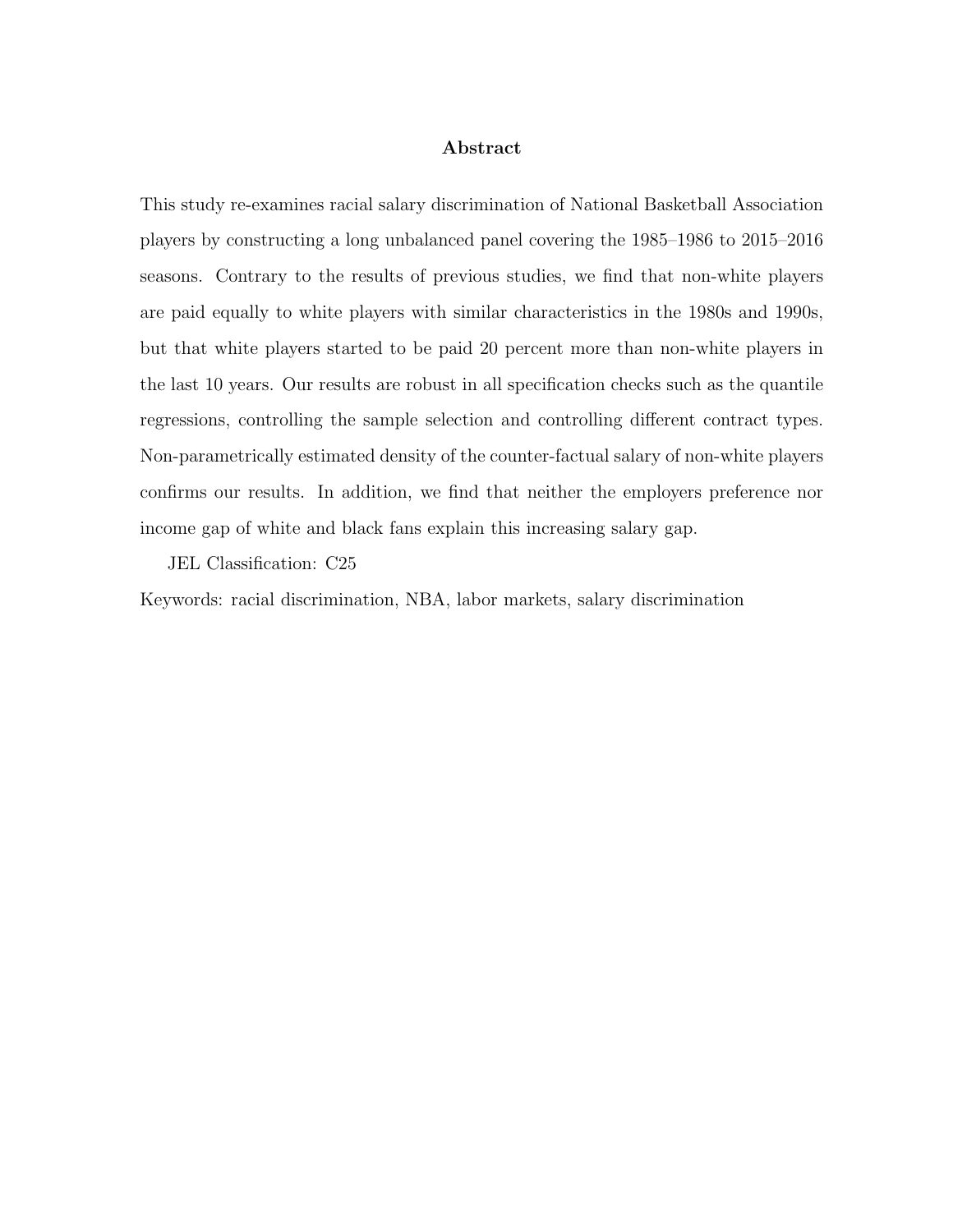### 1 Introduction

The issue of whether discrimination in the labor market is disappearing has important policy implications. Because various external factors, such as globalization, taxes, and competition with other product markets, affect the degree of wage discrimination, it is important to know how wage discrimination changes over time.

In the literature of discrimination in labor markets pioneered by Becker (1971), researchers have used the data of professional sports athletes to analyze the issue of discrimination because of the availability of information on each player's productivity in a large number of dimensions (Kahn, 2000). Among studies that used information of professional sports athletes, studies that use information of players of the National Basketball Association (NBA) provide an interesting case for several reasons. First, in the previous studies that utilized the data in 1980s and 1990s, it is reported that in the 1980s, there was a white premium of the NBA's salary—the salary of a white player is higher than that of a non-white player with the same productivity (Kahn and Sherer, 1988; Koch and Vander Hill, 1988; Wallace, 1988; Brown et al., 1991).<sup>1</sup> However, several studies report that such a premium reduced or disappeared in the 1990s (Dey, 1997; Hamilton, 1997; Gius and Johnson, 1998; Bodvarsson and Brastow, 1998; Eschker et al., 2004; Hill, 2004; Groothuis and Hill, 2013).<sup>2</sup> Some studies report that in the 2000s, there was even reverse discrimination against white players (Yang

<sup>1</sup>For example, Kahn and Sherer (1988) found a strong white (20 percent) premium controlling productivity and other covariates using the salary data in the 1985–1986 season.

<sup>&</sup>lt;sup>2</sup>Hamilton (1997) found evidence of racial pay differences only at the upper end of the 1994–1995 season of salary distribution. Hill (2004) showed that the importance of controlling the height or position. He argued that the white premium was the return of the height, not the racial gap. A study most closely related to the current study is Groothuis and Hill (2013). They used unbalanced panel data from 1990 to 2008 and controlled for the sample selection problem. They found that there was no discrimination against black players in their dataset.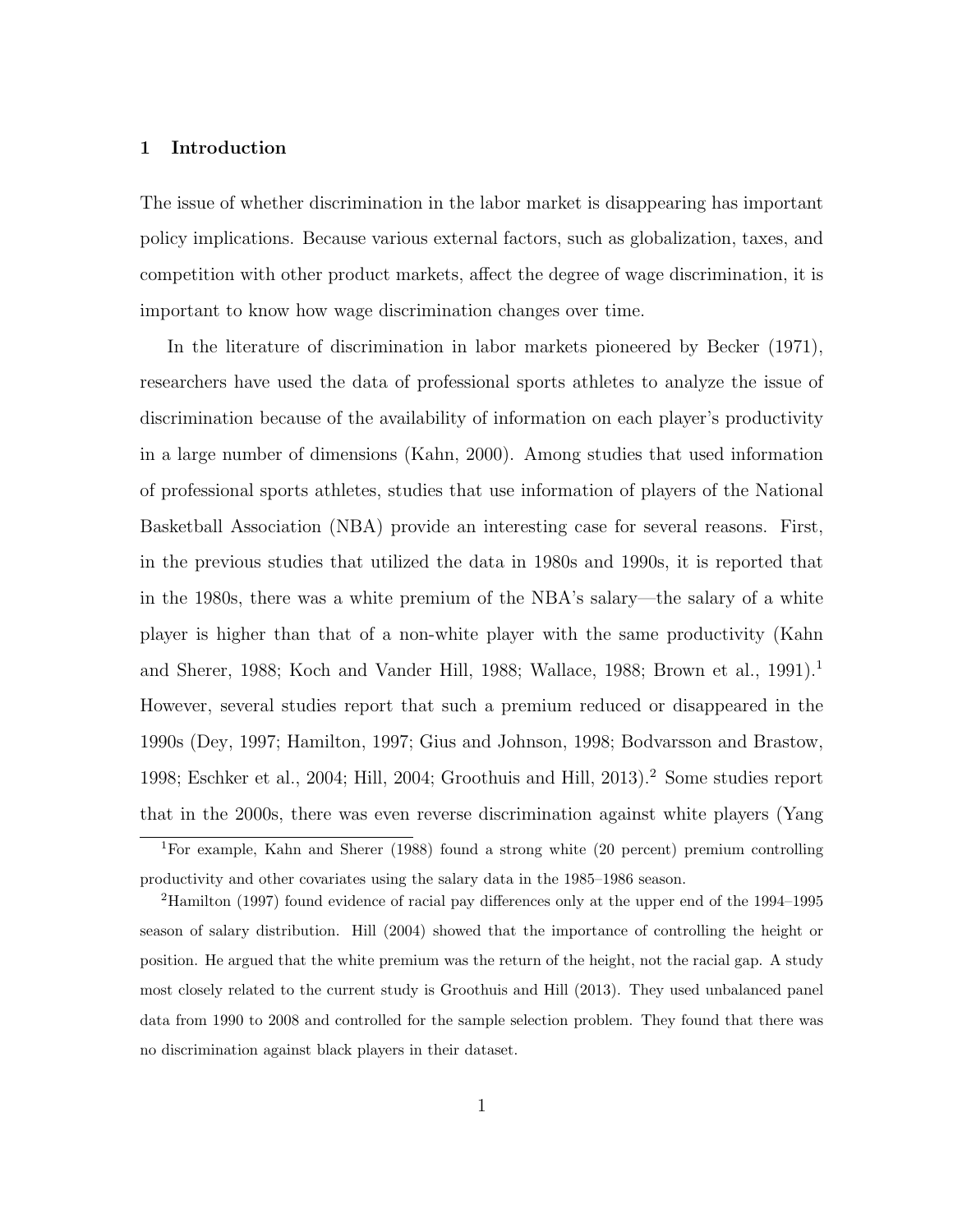and Lin, 2012; Groothuis and Hill, 2013). Thus, it is natural to examine whether this trend continues in more recent years and whether salary discrimination eventually disappeared.

Second, there is discrepancy on anecdotal and empirical evidence regarding discrimination in the NBA. Although the previous literature suggests that salary discrimination is disappearing in the 1990s and might even be moving in the opposite direction (reserve discrimination against white) in the 2000s, there is opposite anecdotal and empirical evidence of racial discrimination against black players in the NBA. For example, in April 2014, the owner of Los Angeles Clippers was banned from the NBA permanently and fined \$2.5 million for his racial comments. Kanazawa and Funk (2001) found that TV viewing is affected strongly by the ratio of white players in the team by examining the viewing data in the 1996–1997 season. Price and Wolfers (2010) showed that a referee prefers a player whose race is the same as that of the referee when he or she makes a decision on fouls. Such anecdotal or empirical evidence warrants further investigation of racial salary discrimination by using longer data.

Third, the NBA experienced important changes in the 2000s. First, the NBA experienced substantial globalization in the 2000s. In 2002, 2005, and 2006, the first pick in the draft was an international player.<sup>3</sup> The season's MVP during the 2004–2005, 2005–  $2006$ , and  $2006-2007$  seasons were international players.<sup>4</sup> In addition, broadcasting the NBA's games to countries outside the United States became common in those years. In the literature of labor economics, there is increasing interest whether globalization would lead to a decrease or increase of discrimination in the labor market (Berik et al., 2004; Black and Brainerd, 2004; Busse and Spielmann, 2006). The salary data

<sup>3</sup>The first picks in the draft of 2002, 2005, and 2006 were Yao Ming (China), Andrew Bogut (Australia), and Andrea Bargnani (Germany), respectively.

 $4$ The MVP of the 2004–2005 season, the 2006–2006 season, and the 2006–2007 season were Steve Nash (South Africa), Steve Nash (South Africa), and Dirk Nowitzki (Germany), respectively.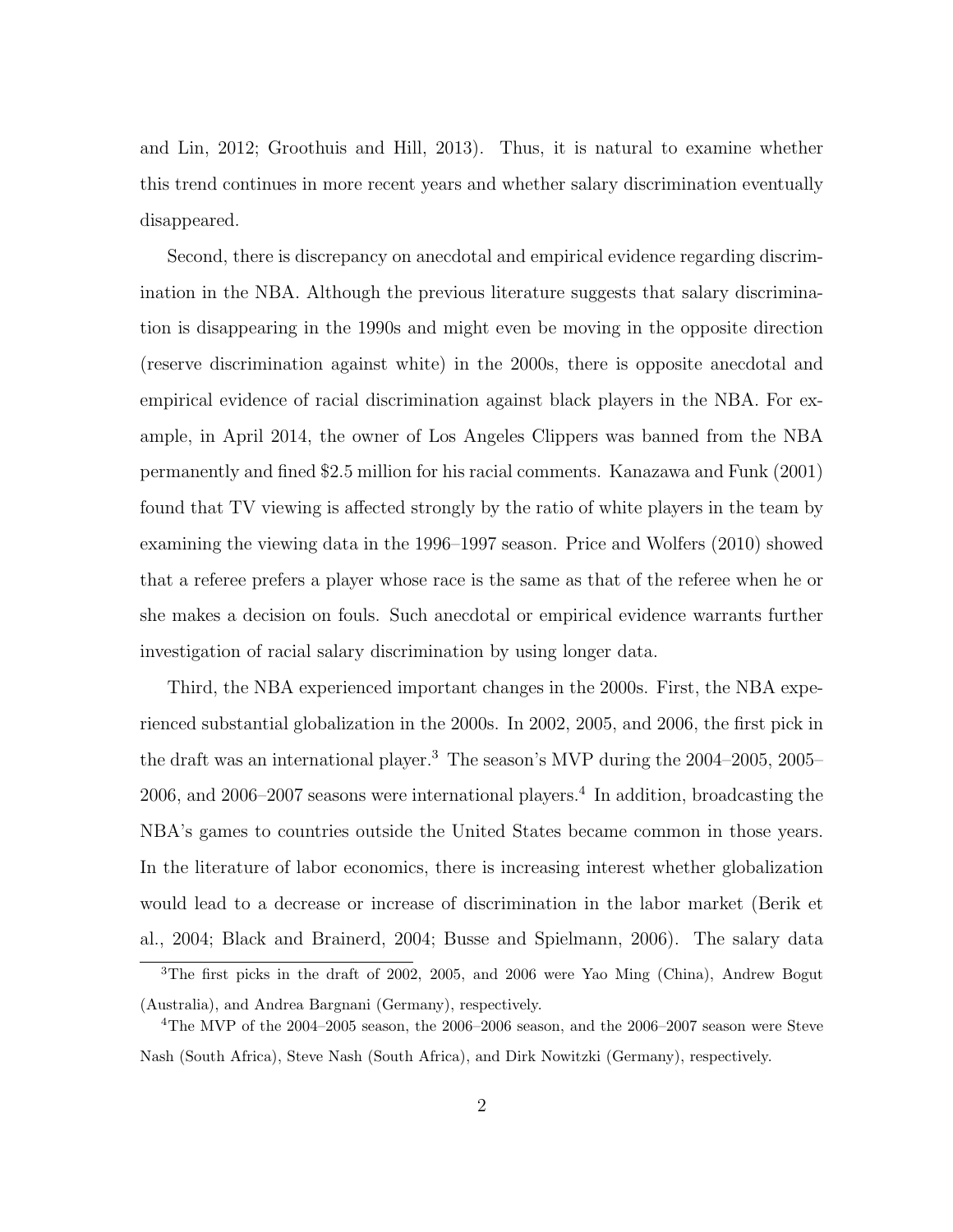of the NBA provides an interesting case for the study. Second, from the 2002–2003 season, the NBA introduced luxury tax to penalize the team whose total salary to players exceeds the upper limit determined by the NBA.<sup>5</sup> The standard tax theory of the public finance (Salanie, 2011) showed that even when the tax is imposed on the employers (teams), some portion of the tax burden is shifted to the employees (players) through lower wage rates (salary). Thus, it is possible that the luxury tax could affect the salary of players and thereby, affected white and black players differently.<sup>6</sup> Interestingly, as we show later, we find that the white premium increased in the 2000s and 2010s, although the causality is not clear.

This study revisits the issue of the white premium of the salary of NBA players by making long unbalanced panel data of the salary and other indices of performance, which covers the 1985–1986 season to the 2015–2016 season for annual salary and the 1984–1985 season to the 2014–2015 season for indices of performance. First, we find that in the 1980s, non-white players were paid equally to white players.<sup>7</sup> Second, consistent with the previous literature, which shows that racial salary discrimination was disappearing in the 1990s, we find that during the 1980s and 1990s, there was no white premium. However, in the 2000s, we find that the white premium becomes about 9 percent  $(p < 0.05)$  and in the 2010s, it reached 26 percent  $(p < 0.01)$ . Our results show that the result of the previous literature that racial salary discrimination

<sup>5</sup>Although the NBA introduced a salary cap from the 1985–1986 season, this salary cap was the so-called "soft cap" in the sense that there are lots of exceptions on the salary cap and that the team could exceed the salary limit by using those caps. The luxury tax introduced from the 2002–2003 season was a hard cap. Thus, any team that exceeded the limit needs to pay the luxury tax.

<sup>&</sup>lt;sup>6</sup>In addition, the NBA started the official minor league (D-league). This could affect the wage rate of the black and white players differently.

<sup>&</sup>lt;sup>7</sup>This result shows a sharp contrast to the results of early literature. We find that the lack of several important variables in previous studies leads to the conclusion that there was salary discrimination against black players in the 1980s. See the discussion of Subsection 2.5.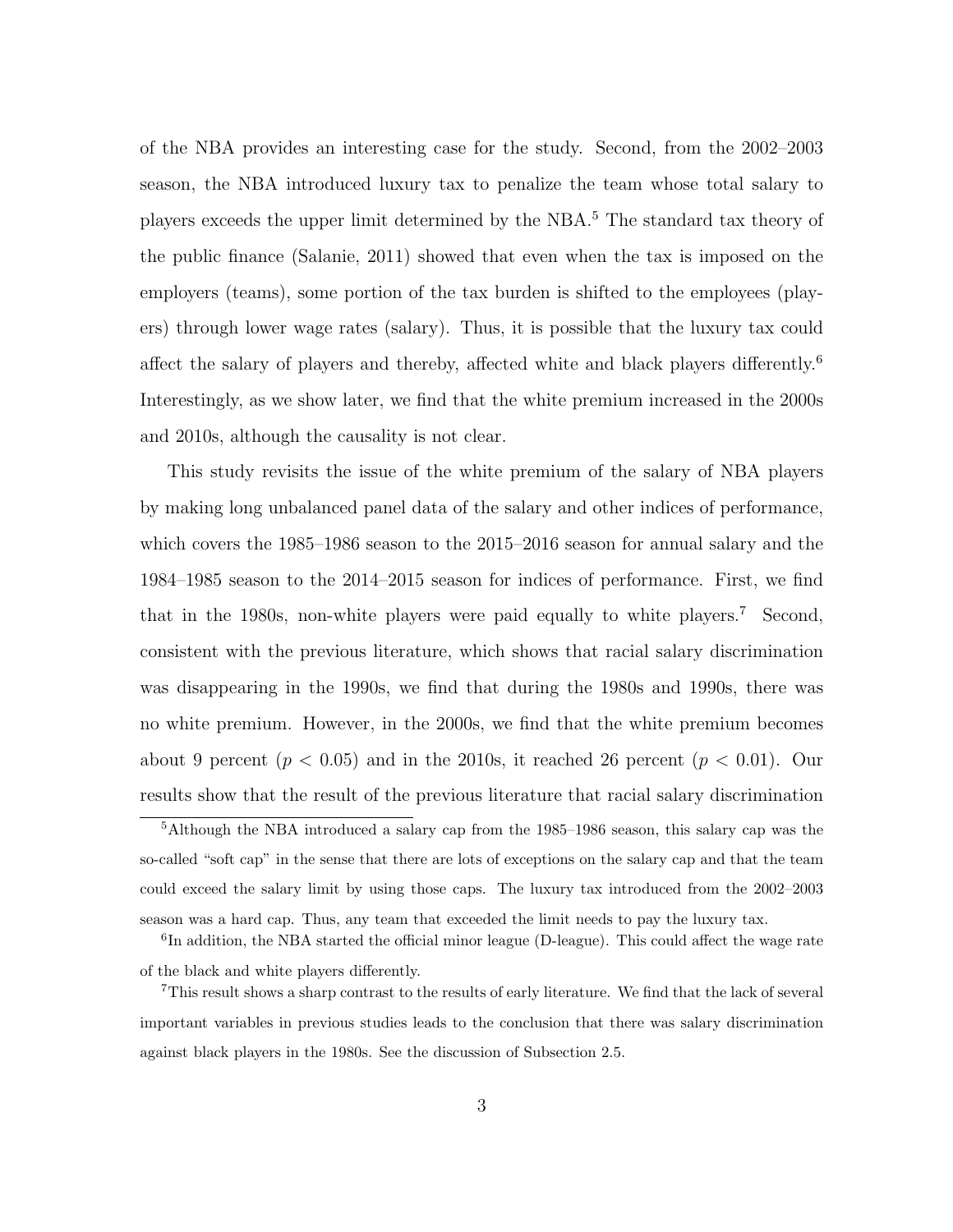is disappearing is quite temporary, and in fact, it increased in the late 2000s and, especially, in the 2010s.

To confirm the robustness of our results, we conduct robustness checks by running the quantile regression at several quantiles, restricting the sample to players with more than or equal to 5 years of experience, restricting the sample to US-born players, controlling the performance at t-2 and t-3 instead of at t-1, controlling the sample selection problem, and adding the team's fixed effect interacted with year dummy. In addition, we reconcile the difference of the results between our study and the previous studies. We find that when we drop some control variables from our regression equation, which are not included in the previous studies, the magnitude of the coefficient and statistical significance becomes similar to the results of the previous studies. This suggests the importance of including those control variables.

In addition, to visually identify the counter-factual salary distribution, we nonparametrically estimate the density of the actual salary of white players and nonwhite players, the counter-factual density of the salary of non-white players by using the method developed by DiNardo et al. (1996). We find that during 1985–1995, the salary density of non-white players is located slightly to the right of the salary density of white players—on average, non-white players earn more than white players. However, the difference of the two densities could be explained by the difference of the performance and other covariates between the white and non-white players. In 1995–2005, both salary density of white and non-white players becomes quite similar. Even after adjusting the performance and other covariates, the salary density of white and non-white players is similar. However, in 2005–2015, the salary density of white players is located slightly to the right of the salary density of non-white players—on average, white players earn more than black players. This difference persists even if we adjust the performance and other covariates between white and black players. This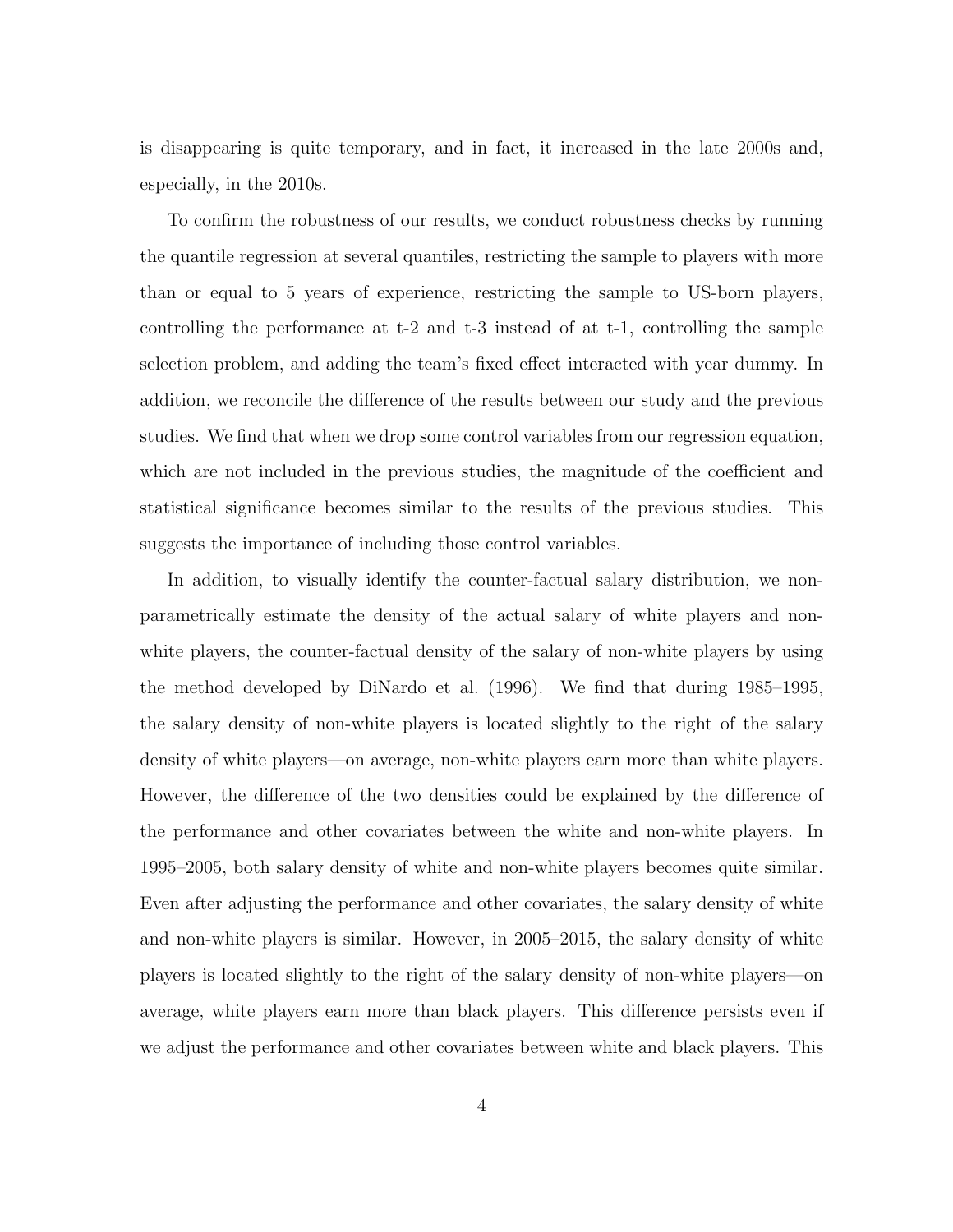implies that the difference in 2005–2015 mainly comes from other factors that cannot be explained by the performance and other covariates.

Although we do not find the exact cause of the rise of salary discrimination, we examine two possible causes. First, we examine whether the race of the owner or GM of the team affects the white premium. We find that even if we control the race of owner and GM, the pattern of the white premium does not change at all. In addition, we examine the effect of income distribution of white and black fans. Again, we find that the pattern of the white premium does not change, even if we control the income distribution of residents in the team's state.

Our results have several implications. First, the disappearance of the white premium reported by previous studies (Bodvarsson and Brastow, 1998; Dey, 1997; Eschker et al., 2004; Hamilton, 1997; Gius and Johnson, 1998) is temporary.

Second, although our result is not consistent with previous studies, that racial salary discrimination is disappearing in the NBA, it is consistent with the broader literature that racial discrimination is persistent in different forms in the NBA (Kanazawa and Funk, 2001; Price and Wolfers, 2010).

The organization of the rest of our paper is as follows. In Subsection 2.1, we discuss the data and how we construct the variables. In Subsection 2.2, we present our main results. In the Subsection 2.3, we estimate the actual and counter-factual salary distribution and examine how they changed over time. In Subsection 2.4, we discuss why our results differ from the estimates of the previous literature. In Section 3, we provide a brief conclusion.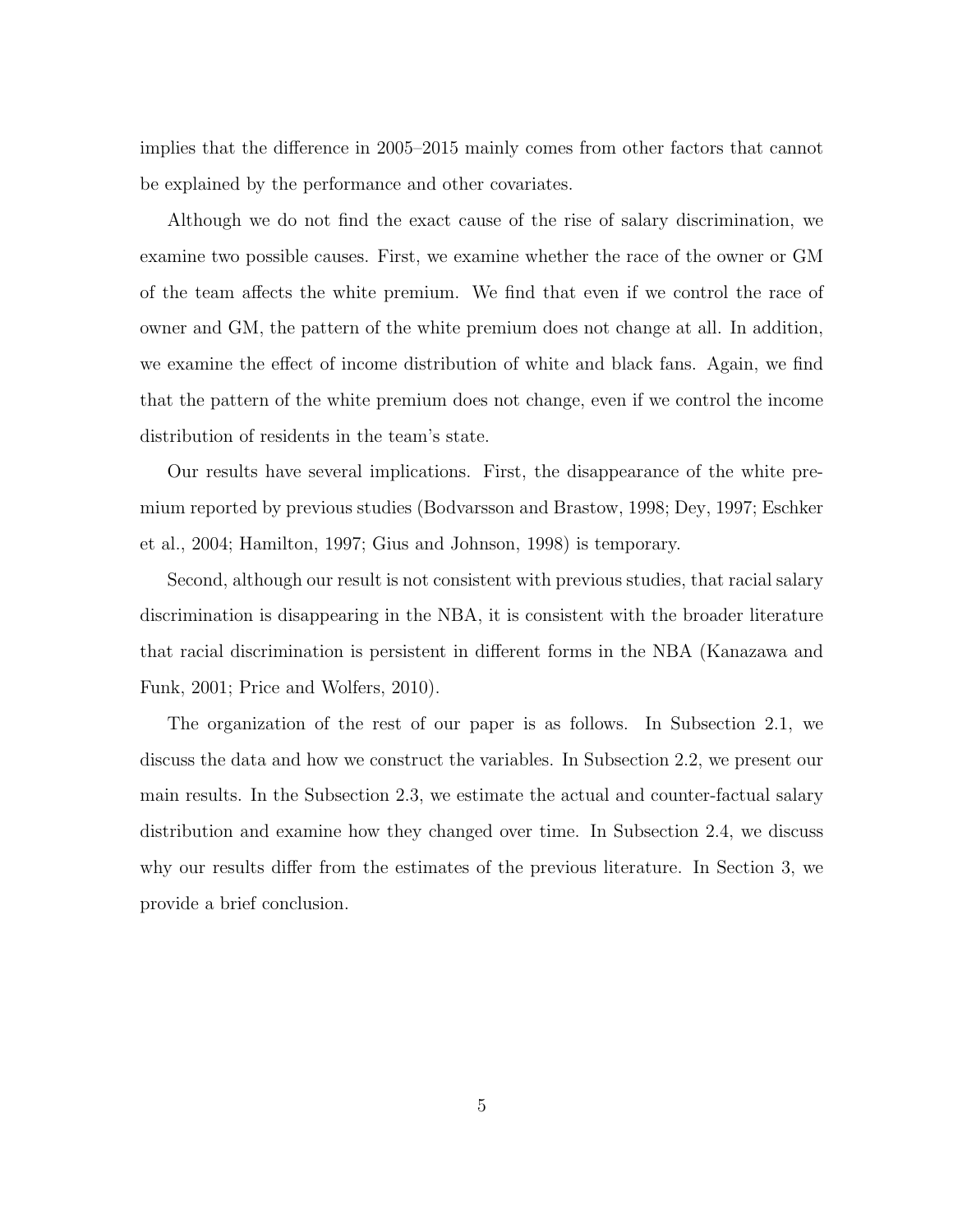## 2 Analysis

#### 2.1 Dataset

This study obtains information on salaries and player productivity from several sources. For information on the annual salaries of players, we obtain information of the annual salaries from the ESPN salary-ranking website<sup>8</sup>, NBA's reference website<sup>9</sup>, and fans' website<sup>10</sup>. We check the consistency of the salary information among three sources and find that information on those three sources is consistent. For indices of performance, birthplace, nationality, height, weight, and birth year, we collected data from the ESPN website<sup>11</sup> and the reference website of NBA players<sup>12</sup>. In addition, we check the consistency of indices from these two sources and find that the information is consistent between these two sources. The salary data are available from the 1985– 1986 to the 2015–2016 seasons, except for the 1986–1987 and 1989–1990 seasons.<sup>13</sup> The information on performance is available from the 1984–1985 to 2014–2015 seasons. The median income of black and white residents in each state and year is calculated from the CPS data available from the IPUMS CPS.<sup>14</sup>

Some players are posted on the waiver list during the season after the contract is signed. When another team makes a claim on this waived player within 48 hours after he was posted on the waiver list, the contract is transferred to this new team and the new team needs to take full responsibility for the contract, including payment of the remaining salary. In most cases, however, no team lodges a claim within 48 hours to

<sup>8</sup>http://espn.go.com/nba/salaries

 $^{9}$ http://www.basketball-reference.com/players/

<sup>10</sup>https://www.eskimo.com/~pbender/

 $11$ http://espn.go.com/nba/statistics

<sup>12</sup>http://www.basketball-reference.com/players/

<sup>13</sup>For the 1989–1990 and 1989–1990 seasons, the NBA, player's union, and individual teams refused to release salary information.

<sup>14</sup>https://cps.ipums.org/cps/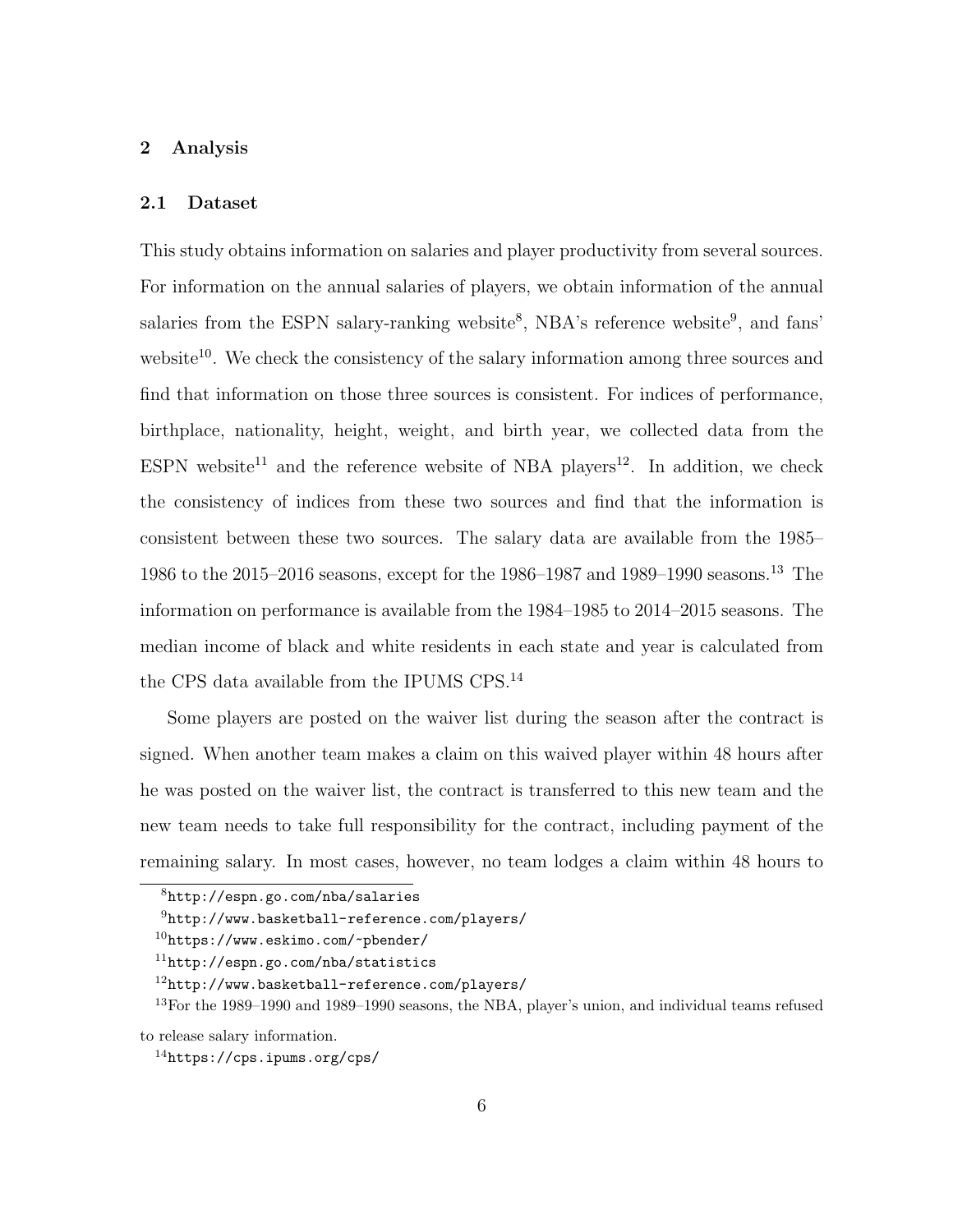this posted player. In this case, the player obtains free agency. In this case, a new team can make an offer to this player with the minimum salary that is determined by the NBA. In our dataset, about 5 percent of observations experience these kinds of transfers during the season. It is natural to assume that the characteristics of those waived players are different from non-waived players. Thus, we exclude those waived players from our dataset. To check the sensitivity of our regression result due to the exclusion of those waived players, we conduct robustness checks by including those players and re-estimating the equation. Our robustness checks show that the result does not change, even if we include those players.

The number of players in our dataset is 1,856 and the number of observations is 9,822. As we discuss in the next section, we use ordinary least squares (OLS) with clustering robust standard errors, instead of the random-effect model of the panel data. For the indices of player performance, we use 16 indices listed in Table 2. In addition to those 16 indices, we include the height and weight, current team dummy, year dummy, and foreign player dummy as additional control variables. The foreign dummy is equal to 1 if a player is born outside of the United States. For our regression, we do not put the team's average salary or attendance as a control variable. Instead, we put the team dummy or team dummy and its interaction with year dummy to control time-invariant and time-variant team's effect

### 2.2 Empirical Analysis

The main regression equation that we utilize in this study is as follows:

$$
\ln S_{ijt} = \beta_0 + \gamma White_{ijt} + \beta_1 X_{1,ij,t-1} + \beta_2 X_{jt} + \gamma_j + \gamma_t + \varepsilon_{ijt}
$$
\n<sup>(1)</sup>

where i is an index of individual, t is the index of the season, and j is the index of the current team.  $S_{ijt}$  is the annual salary of the player i in the season t who belongs to the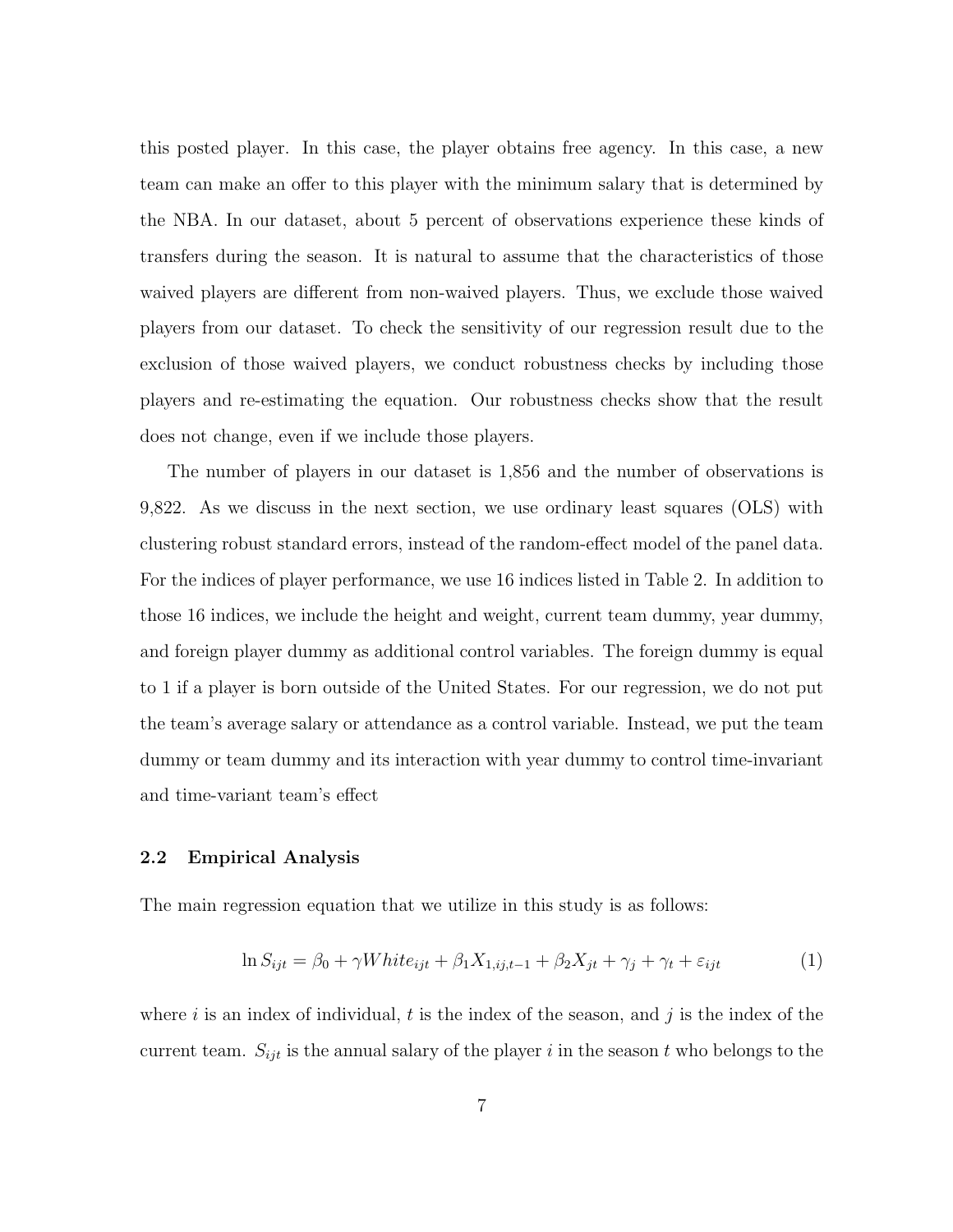team j.  $\gamma_j$  is the team's fixed effect.  $\gamma_t$  is the time fixed effect;  $\varepsilon_{ijt}$  is the error term.  $X_{i,t-1}$  is player i's productivity in season t-1. It is possible that the player's salary is determined by the performance a few years before the season t, and we conduct a robustness check by replacing  $X_{i,t-1}$  with  $X_{i,t-k}$  where  $k = 2$  or 3.

Since we use panel data instead of cross-sectional data,  $\varepsilon_{ijt}$  can be serially correlated for the same i. We use the OLS with the assumption that the error term is clustered at the player's level. We do not use the random effect of the panel data. The random effect model is more efficient than the OLS with the clustering robust standard error if it is correctly specified. However, once misspecified, the random effect model generates the inconsistent estimate of the coefficients and standard error. Thus, we use the OLS with the clustering robust standard error for the robustness of the results.

Our main interest is  $\beta_1$ , which measures how much percent the annual salary increases when the race of a player is white, controlling the productivity of this player and the characteristics of the team he belongs to.

Tables 1 provides the summary statistics of the variables used in our regression. Among 9,822 observation, 24 percent of the observations is white, and 13 percent are foreign players. We classify the positions of players into three categories—center, guard, and forward. About 40 percent of the observations is guard, another 40 percent is forward, and 20 percent is center. We control for age, age squared, experience, and experience squared. Our robustness check shows that including the quadratic term of age and experience is important. The average age is 27 years and the average experience is 5.5 years. The previous study shows the importance of controlling the height or position, as discussed in the literature section. The lower part of Table 1 lists the 16 indices of performance variables used in our regressions.

Table 2 shows our main regression results. The row White displays the estimated coefficient of the white dummy in the regression equation. In the regression equation,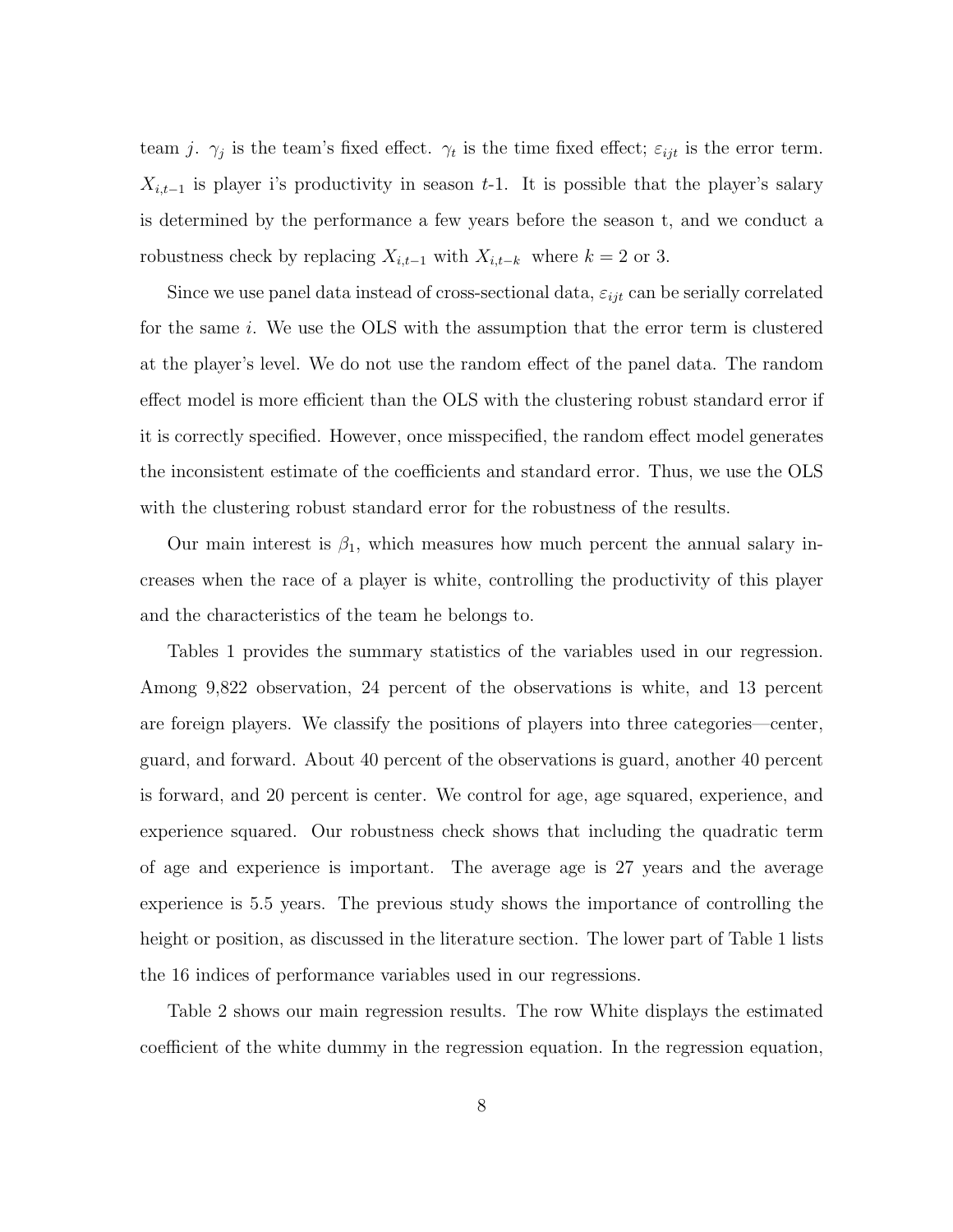the dependent variable is the logarithm of the annual salary at year t. The explanatory variables are the white dummy, foreign player dummy, performance indices listed in Table 1 at season t-1, age, age squared, experience, experience squared, two position dummies, height, weight, and team dummy at season t. Our robustness check shows the importance of the square of experience and age. For calculating the standard error, we assume that the error term is clustered at the player's level and apply the clustering robust standard error. The first block of Table 2 shows the results of OLS. The first, second, third, fourth, and firth columns show the estimated coefficients of the white dummy, numbers of observations, and R squared when all observations, observations in the 1980s, observation in the 1990s, observations in the 2000s, and observations in the 2010s are used for the estimation, respectively.

The first block of Table 2 shows that in the 1980s and 1990s, black players are as equally paid as white players with similar characteristics. The coefficient of the white player dummy is economically very small and statistically insignificant. In the 2000s and 2010s, however, the white premium becomes significant economically and statistically. In the 2000s, the white premium becomes about 10 percent ( $p < 0.05$ ). In the 2010s, the white premium becomes more than 20 percent  $(p < 0.01)$ .

In the first block, we estimate the white premium using OLS. However, in the NBA, there are super stars in terms of salary. In addition, there is a minimum salary for NBA players. In such a situation, running the quantile regression is a useful device to detect racial discrimination, since OLS can be affected substantially by the outlier and minimum cutoff line in the presence of the outlier and minimum salary. In the second block, we run the 50 percentile quantile regression. The dependent variable and explanatory variables are the same as in the OLS case. The result of the 50 percentile quantile regression result shows that even with the quantile regression, the pattern of the white premium does not change—in the 1980s and 1990s, there was no white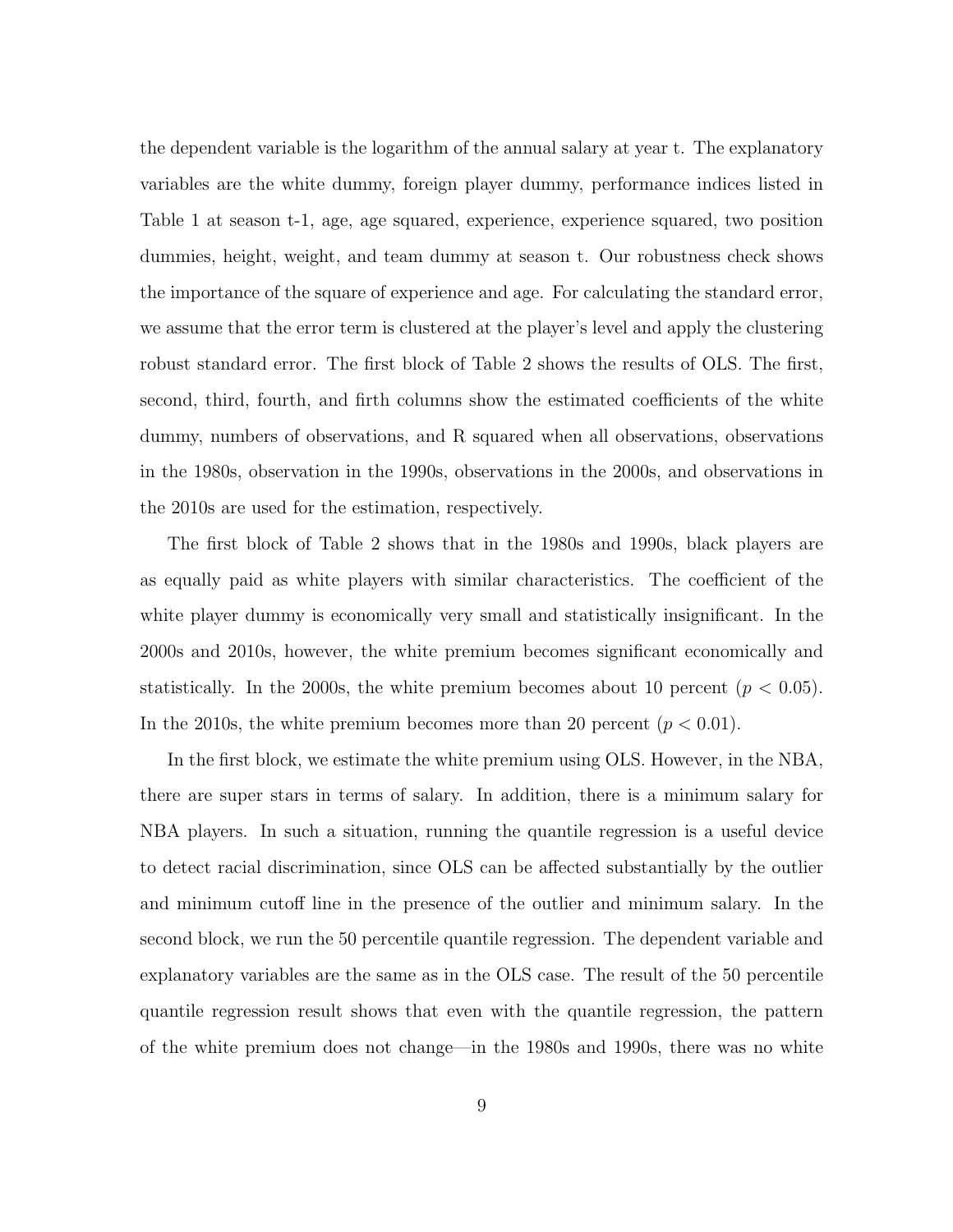premium, but in the 2000s, the white premium began to emerge and, in the 2010s, it became more than 20 percent.

The third block of Table 2 shows the results of 25 percentile quantile regression. It shows that the pattern of the estimated coefficient of the white dummy is the same as the OLS case.

The fourth block of Table 2 shows the results of 75 percentile quantile regression. It shows that the pattern of the white premium is slightly different from the pattern in the OLS case. When 75 percentile quantile regression is applied, the white premium becomes insignificant in the 2000s, but becomes 20 percent in the 2010s. This suggests that the rise of the white premium occurred initially at the middle to lower distribution and expanded into higher quantiles.

In Table 3, we conduct several robustness checks. In the first block, we control the type of the contract indirectly. As shown by Kahn and Shah (2005), the white premium can be quite sensitive to the type of contract, as discussed in the introduction. Players with experience of more than 3–5 years (depending on the initial contract) can become free agent players. On the other hand, the salaries of the drafted rookie players are determined by the NBA's rules. Thus, there is no room for racial discrimination for the drafted rookie players. This implies that the inclusion of rookie players could affect the white premium substantially, as demonstrated by Kahn and Shah (2005). In the first block of Table 3, we restrict the sample to players who have 5 years or more of experience. The dependent variable and explanatory variable are the same as in Table 2. The result of the first block shows that the result of OLS with all players continues to hold even in the restricted sample. This suggests that the type of contract does not affect the change of the white premium over time.

In the second block of Table 3, we restrict the sample to US-born players.<sup>15</sup> Since

<sup>&</sup>lt;sup>15</sup>In all the above regressions except the second block of Table 4, we include the foreign player dummy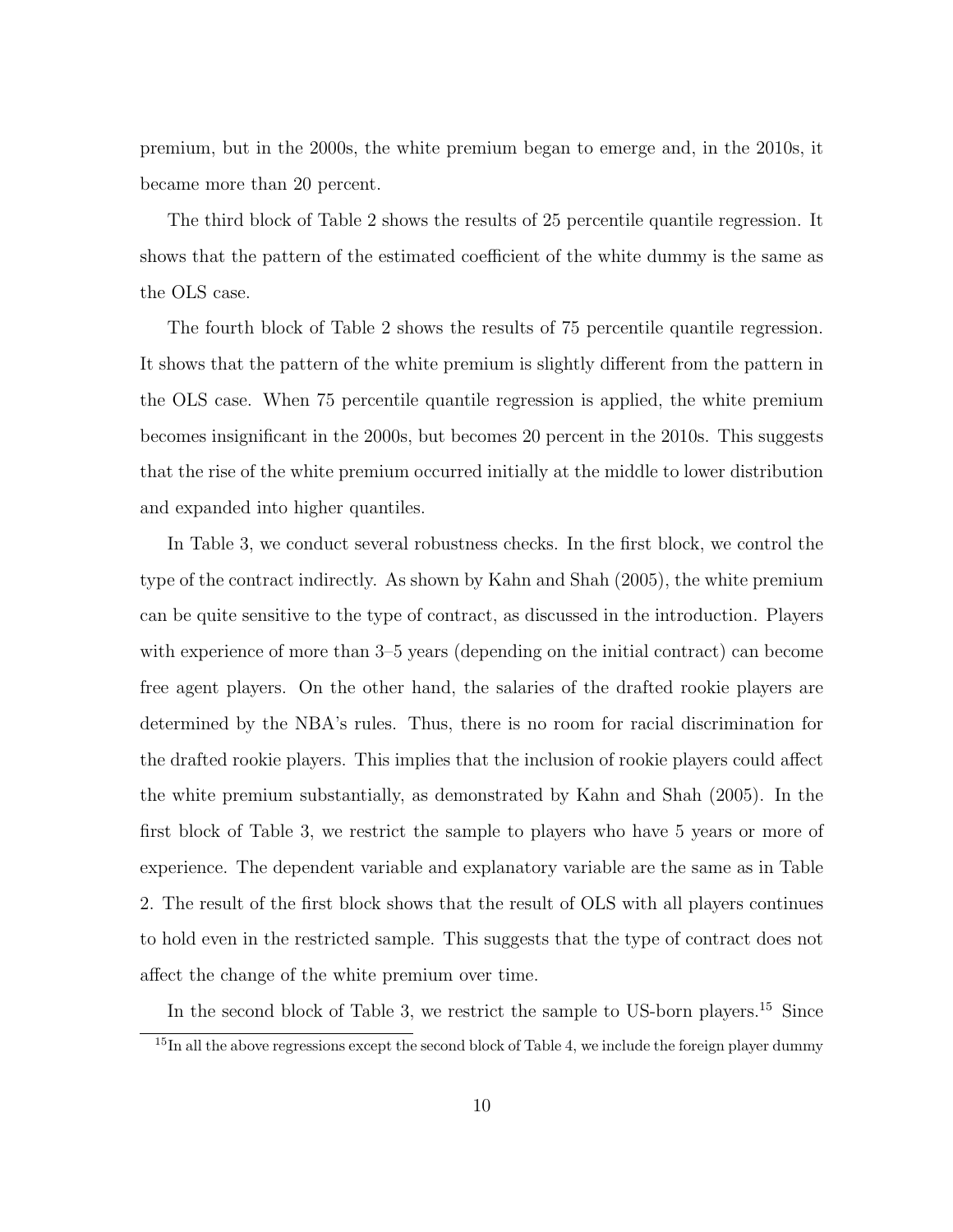the NBA experienced a dramatic globalization in the 2000s, fully controlling for the birthplace of players seems to be important. The result of the second block of Table 3 shows that controlling for foreign players fully does not affect the pattern of the white premium at all.

In the third block of Table 3, we control the sample selection problem. As discussed by Groothuis and Hill  $(2013)$ , given the performance at season  $t-1$ , having a contract at season t is not random. If the team selectively has a contract with white players when the potential salary of players is high, such behavior would generate a white premium. To control such a sample selection issue, we apply Heckman's two-step procedure.<sup>16</sup> The third block of Table 3 shows that controlling the sample selection problem does not affect the pattern of the white premium.

Table 4 shows additional robustness checks. In Table 2, we use the indices of the performances of the previous season to control the productivity of players. However, it is quite possible that the salary of the player at season  $t$  is affected by the performance at  $t-2$  or  $t-3$ . The first and second blocks of Table 5 show the coefficients of the white dummy when the indices of performance at season  $t - 2$  or  $t - 3$  are used as the control variables and the dependent variable is the log of salary at season  $t$ . The first and second blocks of Table 4 show that the pattern of the white premium does not as an explanatory variable. Thus, we control the birthplace of players to some degree. However, we do not make other variables interact fully with the foreign player dummy. Thus, we implicitly assume that the coefficient of other explanatory variables is the same between US-born and foreign players. If the effect of those control variables differ between foreign and US-born players, our estimate of the coefficient of the white dummy can be biased. To solve this problem, we restrict our sample to US-born players and apply the same regression equation, except for the foreign player dummy.

<sup>16</sup>One of the important issues of implementing the Heckman two-step estimation method is to find an excluded variable that enters the selection equation but is not included in the second-stage equation. We use the performance variables at  $t-2$  as excluded variables.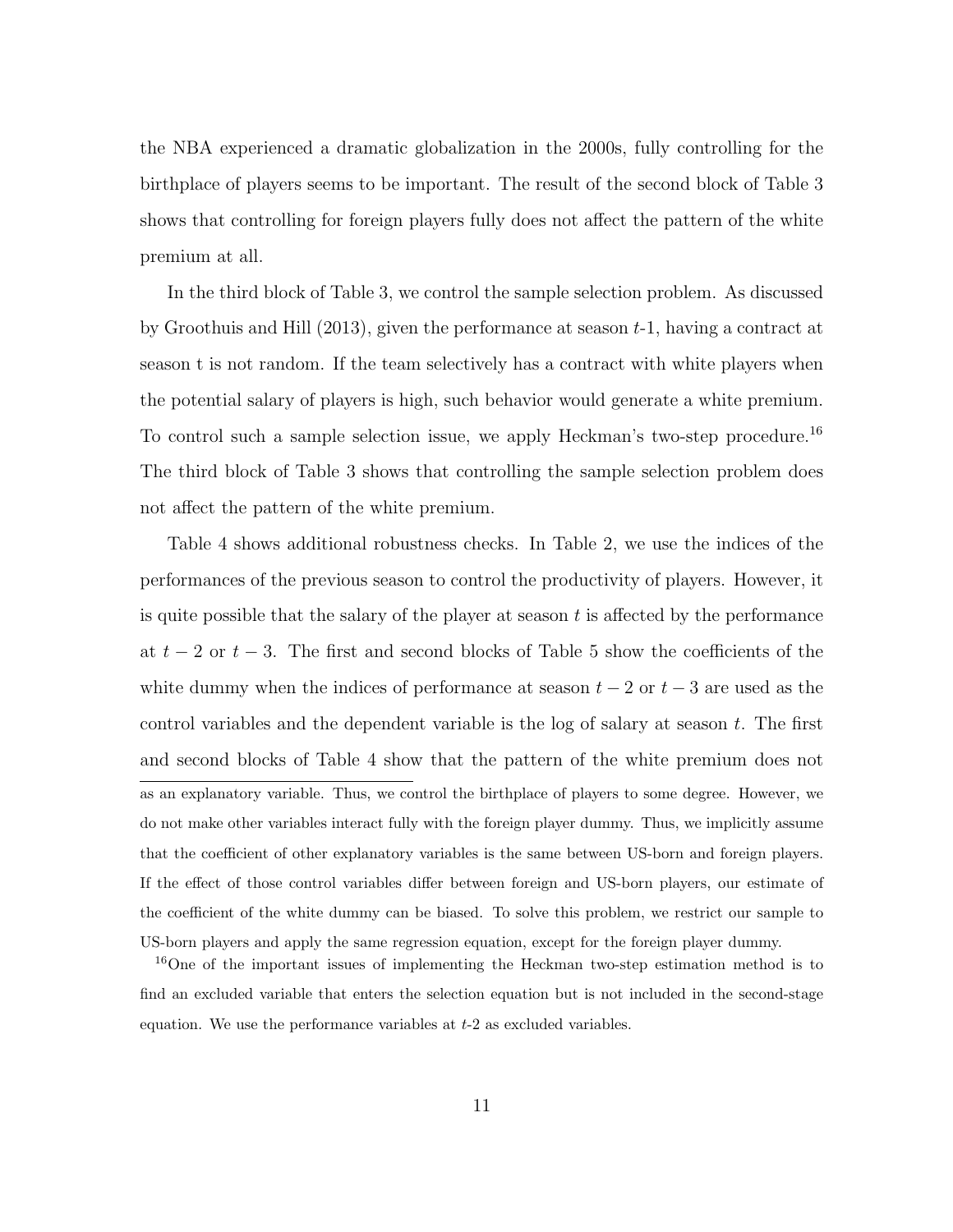change from Table 2.

In the third block of Table 4, we control another sample selection issue. As discussed in the data section, we exclude players posted during the season. This is because often they are hired by the second team at the minimum salary. The third block of Table 4 shows the results of the regression when we include those players in the sample. The results of Table 4 show that the results of Table 2 do not change even if those waived players are included.

In all the abovementioned regressions, we include the team dummy to control the team's fixed effect. For example, suppose that the team's financial condition is timeinvariant and that teams located in big cities are financially more affluent and tend to pay higher salaries, regardless of the race of players. In addition, suppose that teams located in big cities tend to hire white players for some exogenous reasons. Then, the salary regression exhibits a positive correlation between race and salary, even if there is no salary discrimination within a team. To control such an effect, we need to include the team's fixed effect. However, if the team's financial condition is time-variant, it is not sufficient to include the team's fixed effect. We need to include the interaction term of the team dummy and the year dummy. In the fourth block of Table 4, we include the interaction term of the team dummy and year dummy. The fourth block of Table 4, however, shows that the pattern of the white premium is not affected at all, even if we include the interaction of the team dummy and year dummy.

# 2.3 Counter-factual Salary Distribution

The previous analysis consistently shows that in the in 2000s and 2010s, the racial salary gap increased in the NBA in terms of mean and several quantiles. A natural question is how the overall salary distributions of black and white groups have changed in the last 30 years, controlling the characteristics of performance and other covariates,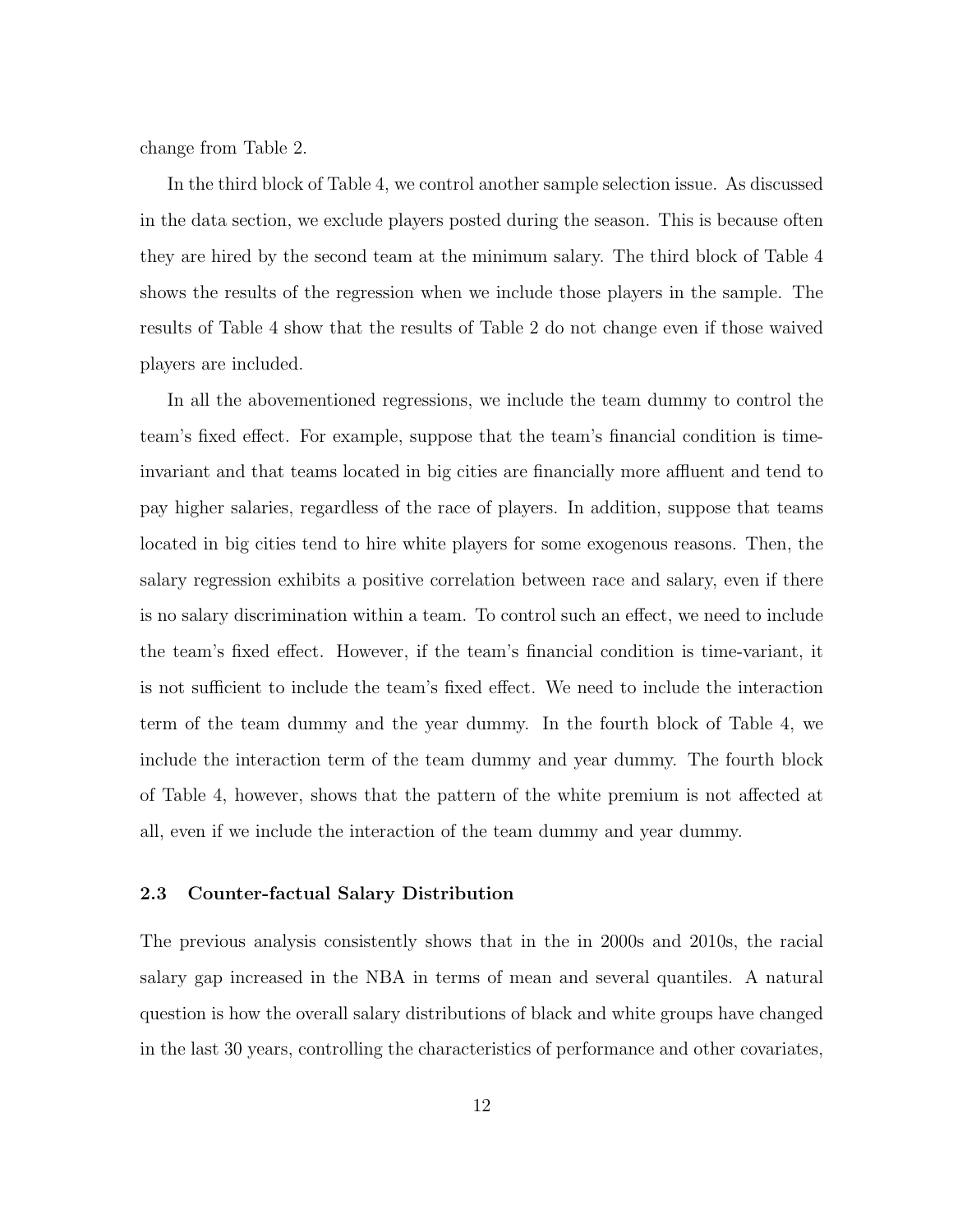such as height and weight. In this subsection, we estimate the counter-factual salary distribution of black players—hypothetical salary distribution of a black player treated in the same way as a white player with a similar characteristic.

To be more accurate, let x be the attributes that characterize players, except the race of players. The attributes x include the performance of players at t-1, height, weight, year dummy, and the team that he belongs to. Let s be the log of the annual salary. Let  $f_{\text{white}}(s|x)$  be the conditional salary density of a white player given x. Let  $f_{non-white}(s|x)$  be the conditional salary density of a non-white player given x. Let  $G(x|white)$  be the distribution function of x for a white player and let  $G(x|non-white)$ be the distribution function of x of a non-white player. The salary density of white players is

$$
\int f_{\text{white}}(s|x)dG(x|\text{white})
$$
\n(2)

The salary density of non-white players is

$$
\int f_{\text{non-white}}(s|x)dG(x|\text{non-white})
$$
\n(3)

The counter-factual salary density of the black players—the density of the salary of non-white players if the attributes of non-white players were rewarded in the same way as the attributes of white players—is defined as follows:

$$
\int f_{\text{white}}(s|x)dG(x|\text{non-white})\tag{4}
$$

In a very important study in labor economics, DiNardo et al. (1996) show that (4) can be calculated by non-parametric density estimation by reweighing. We calculate actual unconditional salary distribution of white and non-white players and counterfactual distribution of the salary density of non-white players. Since we do not have so many observations in the 1980s and 2010s, we divide the whole periods into 1985– 1994, 1995–2004, and 2005–2015. We generate the actual density and counter-factual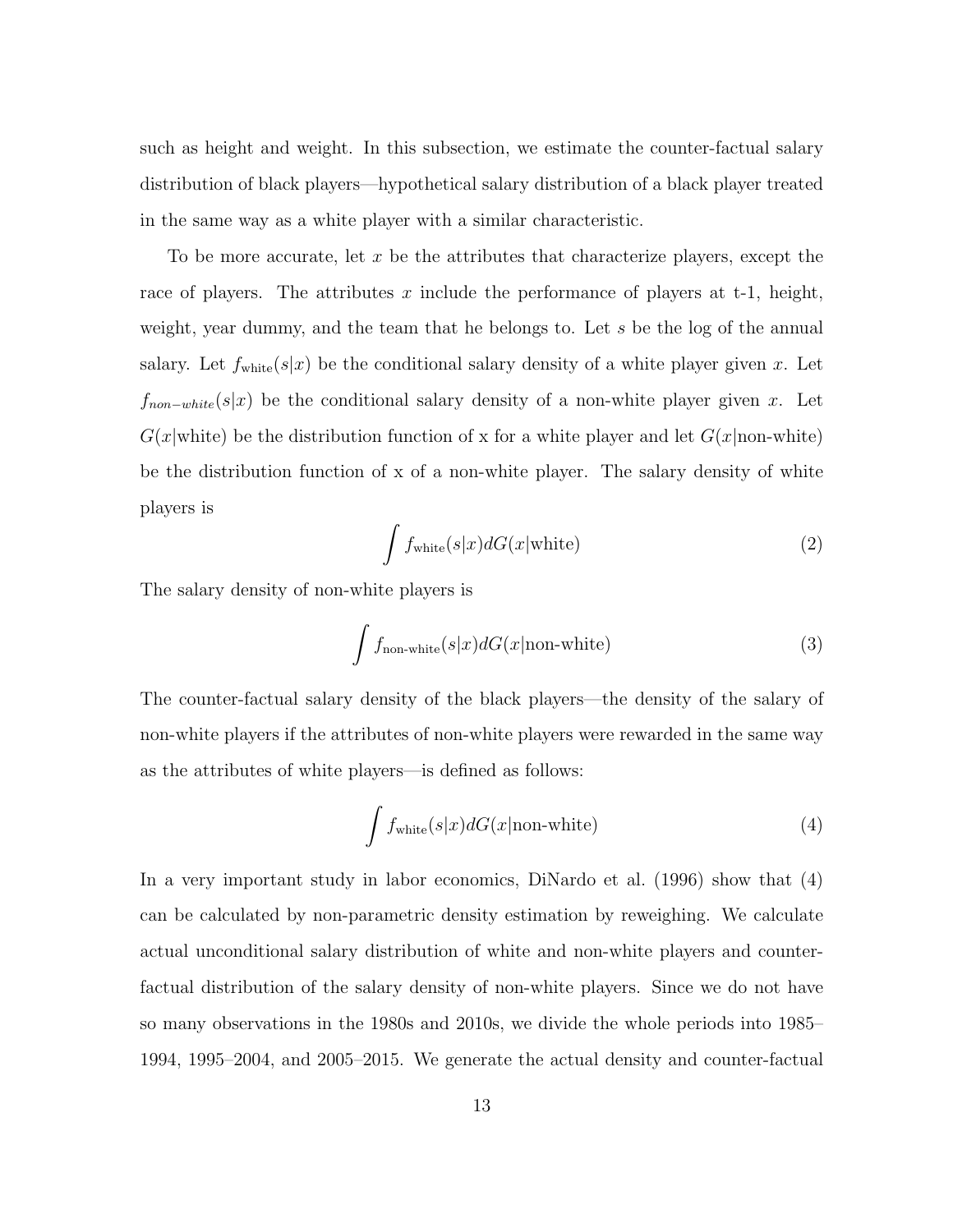density in those periods and check how they change over time. Figure 1 shows that there is no discrimination against non-white players. In fact, the actual salary density of the non-white players is located slightly to the right of the counter-factual salary density of white players. However, the counter-factual salary density of non-whites is located slightly to the right of the salary density of white players. This implies that the difference of the actual salary density of white and non-white players can be explained by the difference of the attributes. In 1995–2005, the actual density of the non-white and white players is similar. In addition, the counter-factual salary density of the non-white and actual salary density of the white players becomes quite similar. However, in 2005–2010, the actual salary density of the white players is located slightly to the right of the actual salary density of the non-white players. On the other hand, the counter-factual salary density of the non-white players becomes very similar to the actual density of the white players. This implies that the difference of the actual salary density of white and non-white players does not derive from the difference of the attributes but from racial salary discrimination.

## 2.4 Reconciling with Previous Results

One might ask the source of the difference between our results and those of previous studies. Several studies report the presence of a white premium in the 1980s. In addition, previous studies that use data in the 2000s show that the white premium does not exist (Groothuis and Hill, 2013). To check for consistency, we run a regression that generates Table 2 separately for each year and plots the coefficient of the white dummy. Figure A1 in the appendix shows the estimated coefficient of the white dummy when the equation used in Table 3 is applied separately. Figure A1 shows that in the 1985–1986 season, the coefficient of the white dummy is positive but keeps declining and becomes almost 0 for a while. In the late 2000s, it starts to increase. Thus, the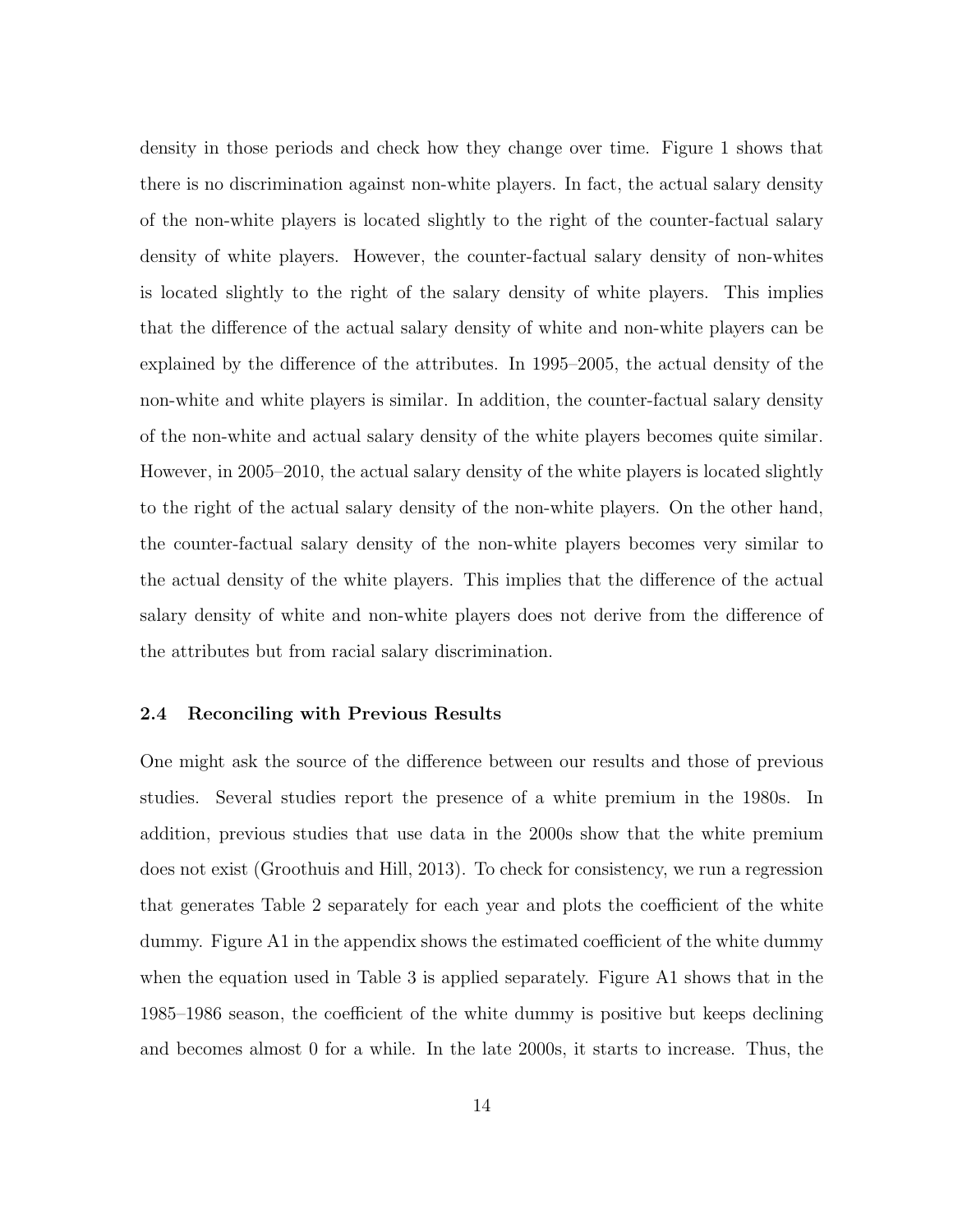pattern in the 1980s and 1990s in Figure A1 is consistent with the previous studies.<sup>17</sup> In addition, Figure A1 shows the main source of the difference between Groothuis and Hill (2013) and ours. In Groothuis and Hill (2013), the year covered in their analysis is from between 1990 and 2008. However, as Figure A1 shows, the estimated coefficient of the white premium starts to be higher from 2005 when it is estimated for each year. Thus, there would be no surprise that when the data are pooled from 1990 to 2008, Groothuis and Hill (2013) did not find the white premium overall. Simply, the white premium started to rise from 2005 and the data from 1990 to 2008 are not sufficient to detect such a trend.

# 3 Effects of Race of Owner, GM, and Income Gap on White Premium

One natural question is why the racial salary gap increased in the 2000s and 2010s. Although we find that the exact cause of this rising salary discrimination is beyond the scope of this study, we could exclude some possibilities. First, we have examined whether the race of the owner or GM of the team affects the white premium. We find that even if we control the race of the owner and GM, the pattern of the white premium does not change at all. More specifically, we estimate equation (1) with the interaction term of the white dummy and race dummy of the owner of GM. The idea of this regression is that the coefficient of the white dummy becomes bigger in the team

<sup>&</sup>lt;sup>17</sup>The estimated coefficient of the white dummy in our regression that uses the data of the 1985– 1986 season alone is about 9 percent and is statistically insignificant  $(t=1.3)$ . When we drop several explanatory variables (age squared, experience squared, height, and weight) from our estimating equation, the estimated coefficient of the white dummy becomes 15 percent and statistically significant  $(t=1.98)$ . Thus, our result is consistent with the previous studies regarding the pattern of the estimated coefficient in the 1980s and 1990s. The difference between our analysis and the previous studies seems to derive from the exclusion of important covariates, such as the height, weight, and square of experience and age.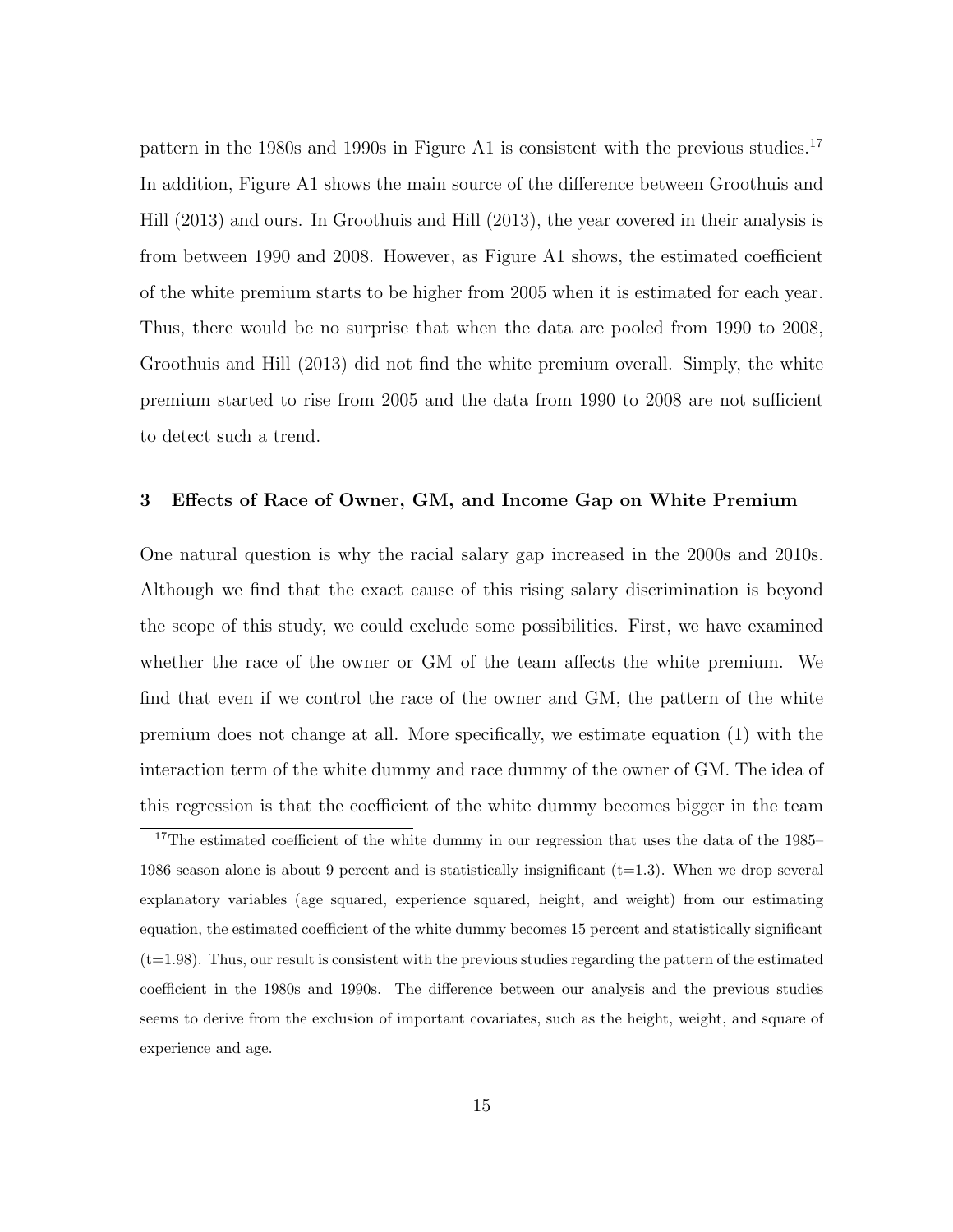in which the race of the owner or GM is white if the primary reason of the rise of the white premium derives from the racial preference of owners or GM. The first block of Table 5 shows the estimated coefficient of the white premium of players when the white dummy of the owner and its interaction with the white dummy of players are included. The second block of Table 5 shows the estimated coefficients of the White dummy of players when the white dummy of GM and its interaction with the white dummy of players are included. The first block and second block of Table 5 show that the pattern of the estimated coefficient of the White dummy does not change at all, even if we control the race of owner or GM.

In the third block of Table 5, we control the relative median income of white residents over that of black residents in the state in which the team is located. If the white premium is a reflection of a consumer's willingness to pay for own race, then in an area in which the relative income of white is high, the white premium will become higher. After the mid-2000s, the median income gap between white and black increased according to the CPS data. In the third block, we estimated the following equation:

$$
\ln S_{ijt} = \beta_0 + \gamma_0 White_{ijt} + \gamma_1 White_{ijt} \times (Gap_{jt} - \overline{Gap})
$$
\n
$$
+ \gamma_2 \times (Gap_{jt} - \overline{Gap}) + \beta_1 X_{1,ij,t-1} + \beta_2 X_{jt} + \gamma_j + \gamma_t + \varepsilon_{ijt}
$$
\n
$$
(5)
$$

where  $Gap_{jt}$  is the ratio of median income of white residents to the median income of black residents at time t in the state in which team  $\dot{\eta}$  is located. Gap is the sample average of  $Gap_{it}$ . The idea of equation (5) is that white premium becomes higher in a state in which the median income of white residents is higher than that of black residents. The ratio of the median income of black and white residents is calculated from the CPS data. The third block of Table 5 shows that the pattern of the estimated coefficient of white dummy of players does not change even when we include the median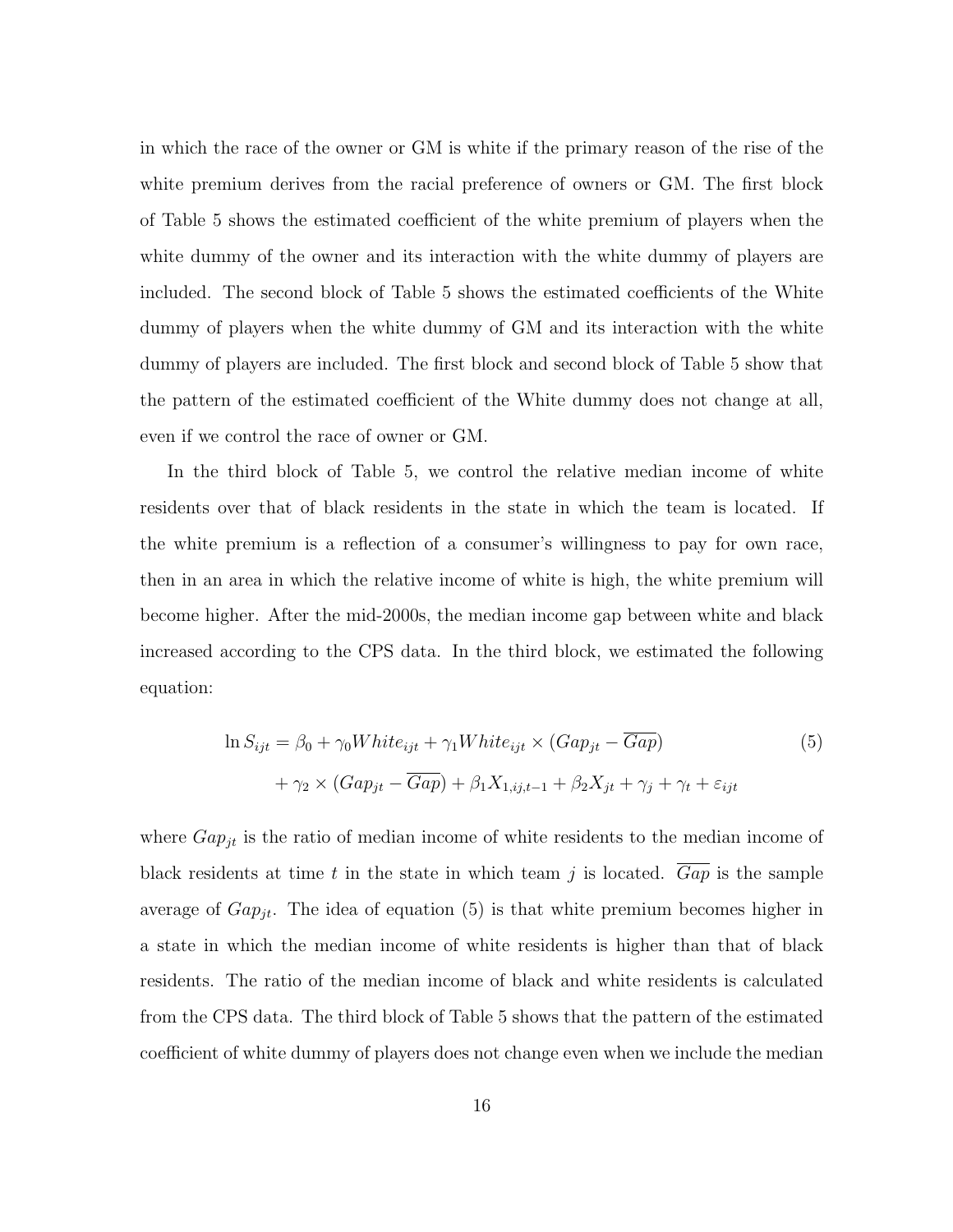income ratio of white residents and black residents and its interaction with the white dummy.

# 4 Conclusion

This study revisits the issue of racial salary discrimination in the NBA using panel data that include information on annual salary from the 1985–1986 season to the 2015-2016 season and performance information from the 1984–1985 season to the 2014–2015 season. In contrast to the result of previous studies, in which racial salary discrimination disappears in the 1990s and early 2000s, we find that racial salary discrimination starts to emerge in the 2000s and reaches more than 20 percent in the 2010s. The results are quite robust with many specifications. In addition, by using a non-parametric method, we show how a counter-factual salary density of non-white players—salary density of non-white players if the attributes of non-white players are rewarded as the attributes of white players—have changed over time and confirm the rise of racial salary discrimination. One natural question is why salary discrimination in the NBA emerged in the last 10 years. We examined whether the race of owner and GM or income gap of white and black fans affects white premium. We found that those factors did not affect the white premium at all. Thus, the cause of rising racial salary discrimination is unknown and remains as a topic for future research.

## References

Becker, Gary S, The economics of discrimination, University of Chicago press, 1971.

Berik, Günseli, Yana van der Meulen Rodgers, and Joseph E Zveglich, "International trade and gender wage discrimination: Evidence from East Asia," Review of Development Economics, 2004, 8(2), 237–254.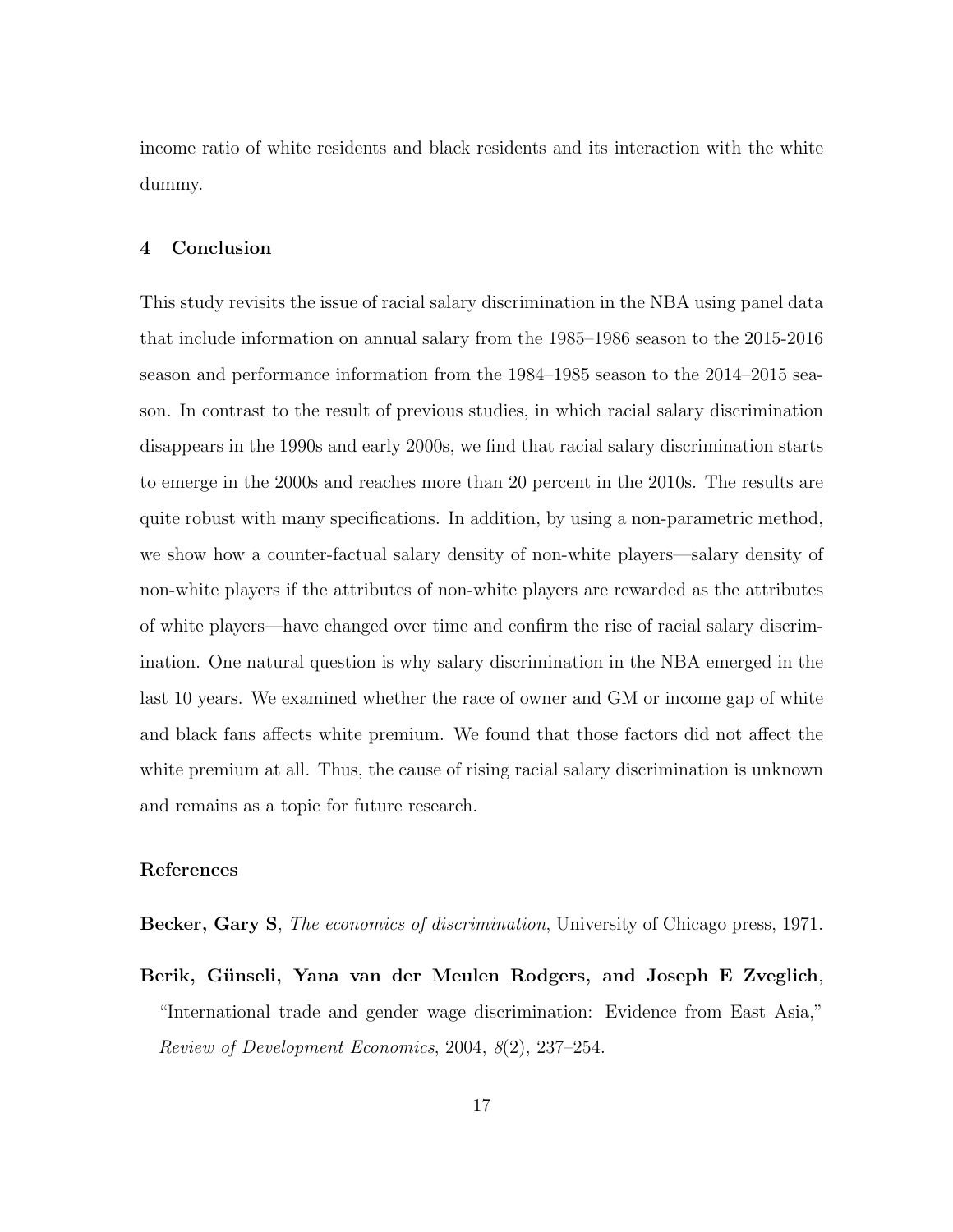- Black, Sandra E and Elizabeth Brainerd, "Importing equality? The impact of globalization on gender discrimination," Industrial and Labor Relations Review, 2004, 57(4), 540–559.
- Bodvarsson, Orn B and Raymond T Brastow, "Do employers pay for consistent performance? Evidence from the NBA," Economic Inquiry, 1998, 36(1), 145–160.
- Brown, Eleanor, Richard Spiro, and Diane Keenan, "Wage and nonwage discrimination in professional basketball: do fans affect it?," American Journal of Economics and Sociology, 1991, 50(3), 333–345.
- Busse, Matthias and Christian Spielmann, "Gender Inequality and Trade," Review of International Economics, 2006, 14(3), 362–379.
- Dey, Matthew S, "Racial differences in national basketball association players' salaries: A new look," The American Economist, 1997, 41(2), 84–90.
- DiNardo, John, Nicole M Fortin, and Thomas Lemieux, "Labor Market Institutions and the Distribution of Wages, 1973–1992," Econometrica, 1996, 65, 1001– 1044.
- Eschker, Erick, Stephen J Perez, and Mark V Siegler, "The NBA and the influx of international basketball players," Applied Economics, 2004, 36(10), 1009–1020.
- Gius, Mark and Donn Johnson, "An empirical investigation of wage discrimination in professional basketball," Applied Economics Letters, 1998, 5(11), 703–705.
- Groothuis, Peter A and James Richard Hill, "Pay discrimination, exit discrimination or both? Another look at an old issue using NBA data," Journal of Sports Economics, 2013,  $14(2)$ , 171–185.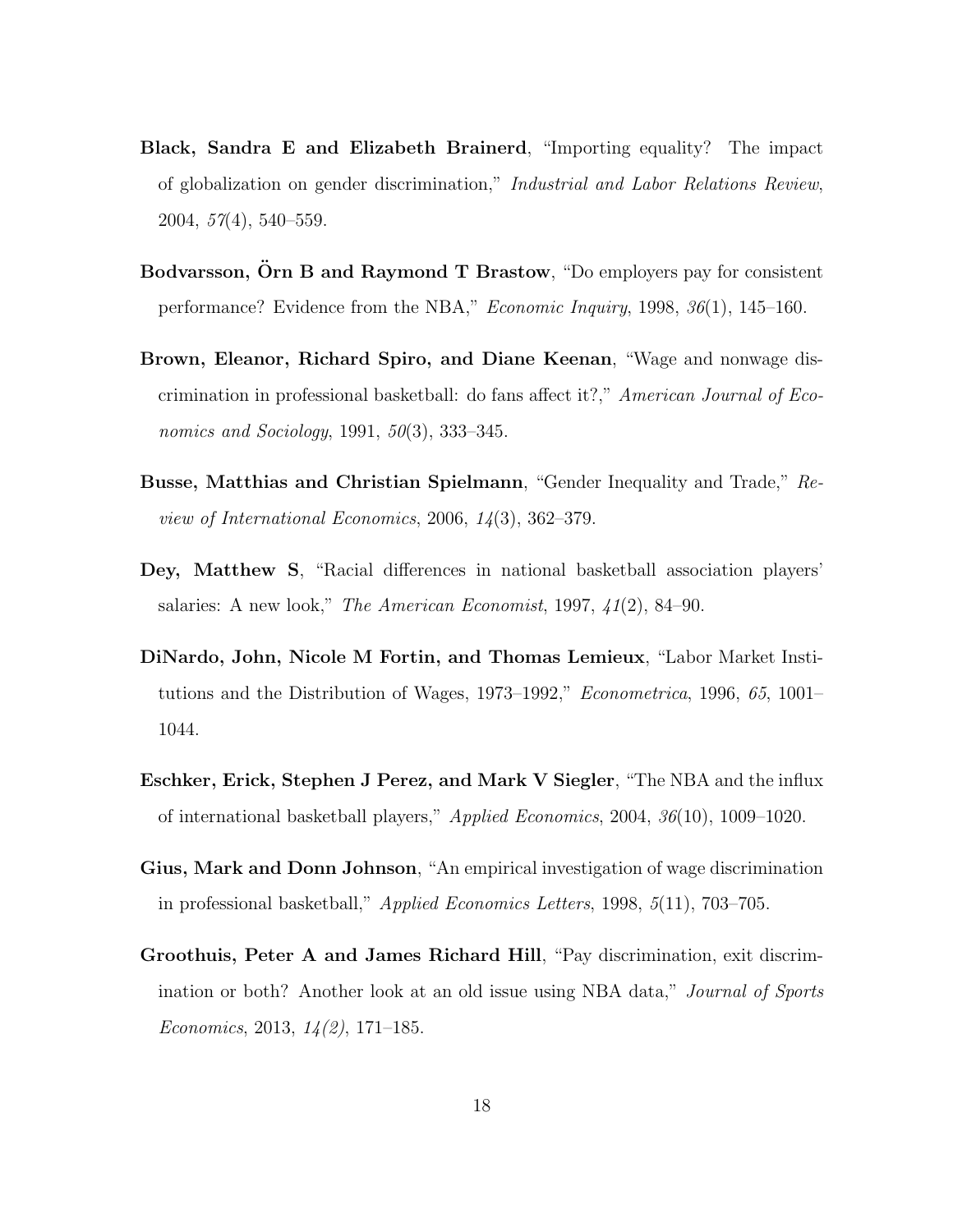- Hamilton, Barton Hughes, "Racial discrimination and professional basketball salaries in the 1990s," Applied Economics, 1997, 29(3), 287–296.
- **Hill, James Richard**, "Pay discrimination in the NBA revisited," *Quarterly Journal* of Business and Economics, 2004, 81–92.
- Kahn, Lawrence M, "The sports business as a labor market laboratory," The Journal of Economic Perspectives, 2000, 14(3), 75–94.
- and Malav Shah, "Race, compensation and contract length in the NBA: 2001– 2002\*," Industrial Relations: A Journal of Economy and Society, 2005, 44(3), 444– 462.
- and Peter D Sherer, "Racial differences in professional basketball players' compensation," Journal of Labor Economics, 1988, 40–61.
- Kanazawa, Mark T and Jonas P Funk, "Racial discrimination in professional basketball: Evidence from Nielsen ratings," Economic Inquiry, 2001, 39(4), 599– 608.
- Koch, James V and C Warren Vander Hill, "Is there discrimination in the 'black man's game'?," Social Science Quarterly, 1988, 83–94.
- Price, Joseph and Justin Wolfers, "Racial discrimination among NBA referees," The Quarterly Journal of Economics, 2010, 125(4), 1859–1887.
- Salanie, Bernard, The economics of taxation, MIT Press, 2011.
- Wallace, Michael, "Labor market structure and salary determination among professional basketball players," Work and Occupations, 1988, 15(3), 294–312.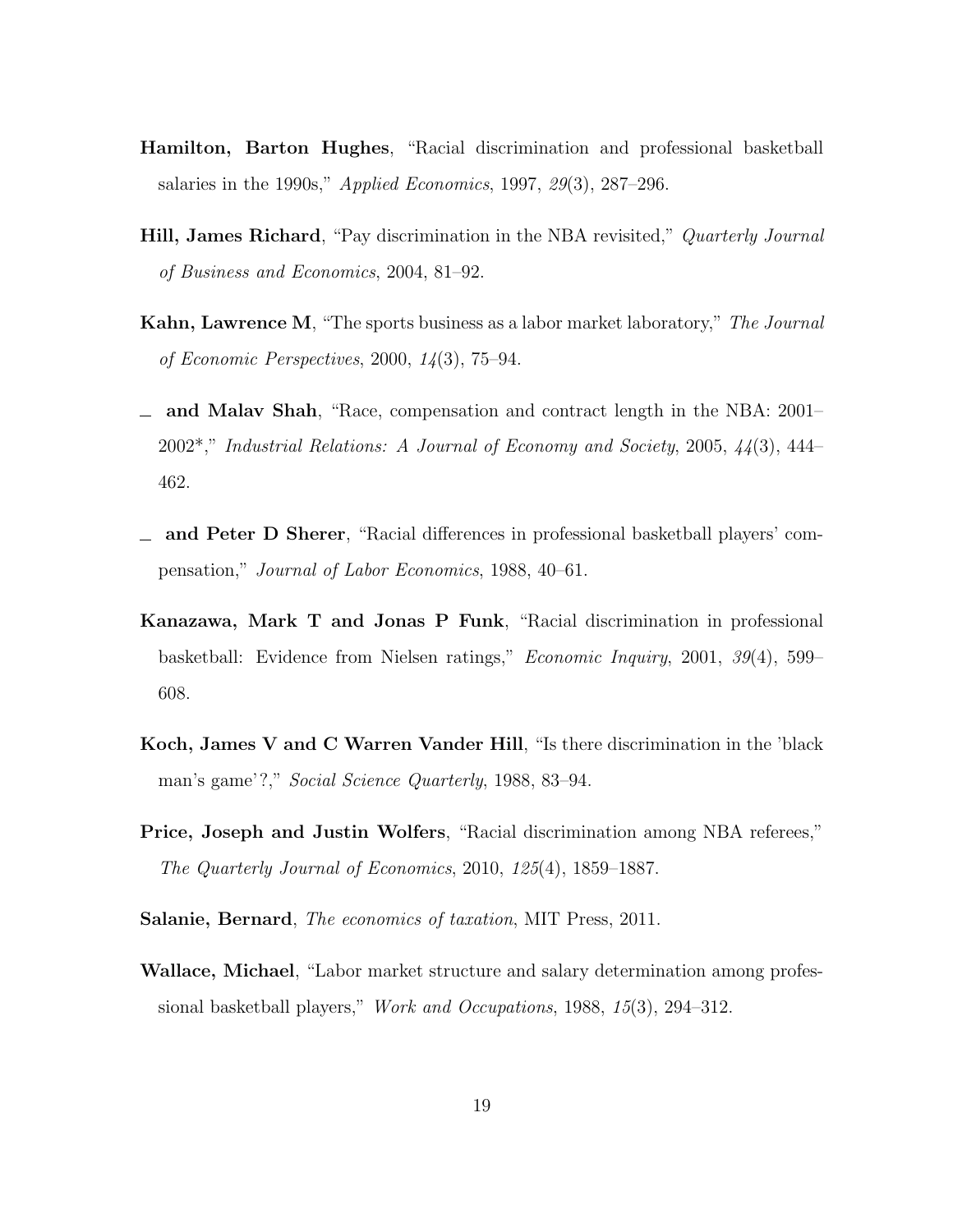Yang, Chih-Hai and Hsuan-Yu Lin, "Is there salary discrimination by nationality in the NBA? Foreign talent or foreign market," Journal of Sports Economics, 2012, 13(1), 53–75.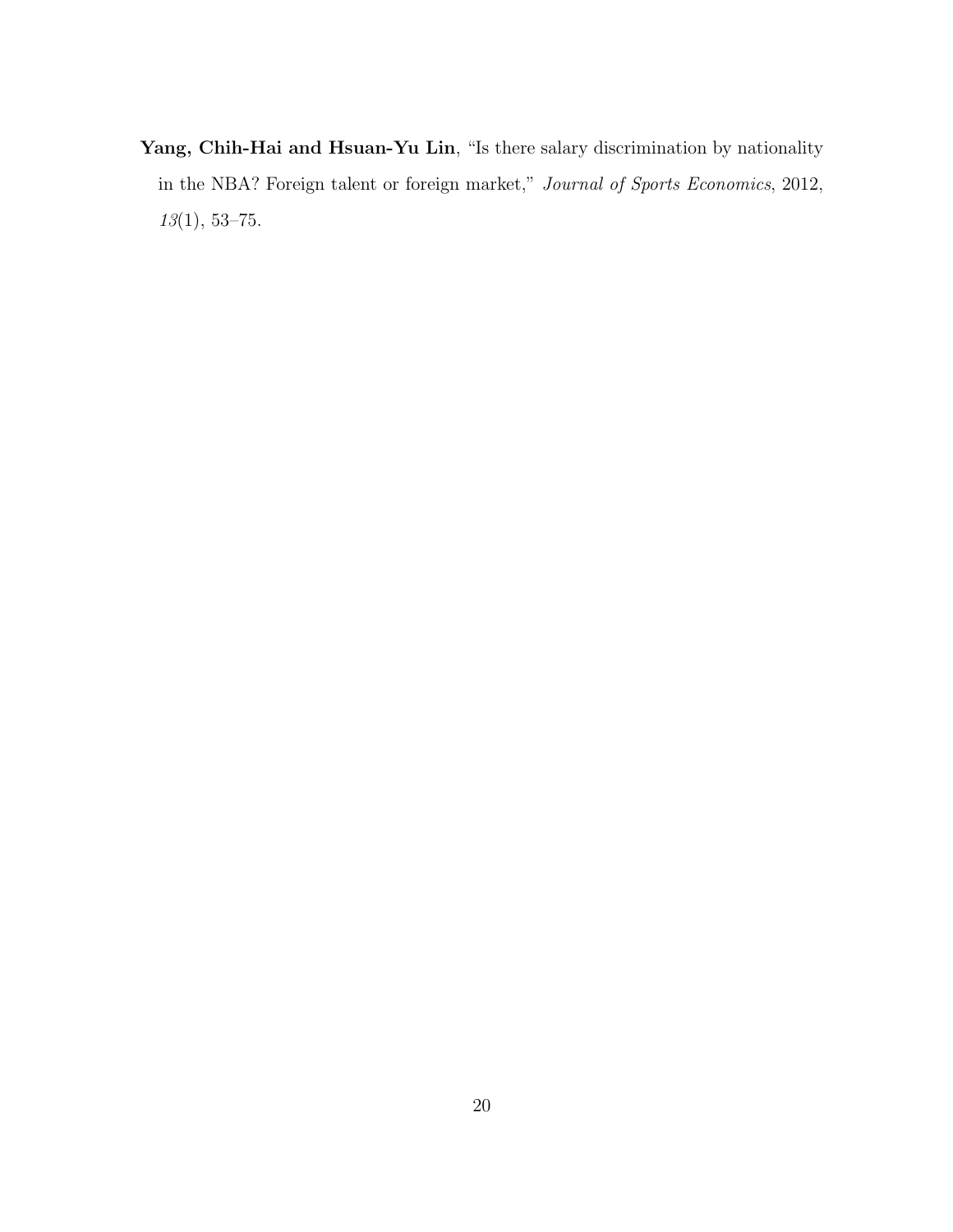|                                                            | white |          | non-white |        | Difference  |       |
|------------------------------------------------------------|-------|----------|-----------|--------|-------------|-------|
| <b>VARIABLES</b>                                           | mean  | s.d.     | mean      | s.d    | of the mean | S.E.  |
| Annual Salary (\$1000)                                     | 3,362 | 3,767    | 3,563     | 4,173  | 201.16      | 95.83 |
| Foreign Dummy                                              | 0.327 | 0.469    | 0.0639    | 0.245  | 0.26        | 0.01  |
| Age                                                        | 27.07 | 3.775    | 26.95     | 4.079  | 0.12        | 0.09  |
| Experience                                                 | 5.150 | 3.509    | 5.620     | 3.823  | $-0.47$     | 0.09  |
| Weight (lb)                                                | 227.1 | 27.86    | 215.1     | 27.36  | 11.97       | 0.65  |
| Height (inch)                                              | 80.64 | 3.731    | 78.64     | 3.594  | 2.00        | 0.09  |
| <b>Guard Dummy</b>                                         | 0.285 | 0.452    | 0.413     | 0.492  | $-0.13$     | 0.01  |
| Forward Dummy                                              | 0.352 | 0.478    | 0.433     | 0.496  | $-0.08$     | 0.01  |
| <b>Center Dummy</b>                                        | 0.363 | 0.481    | 0.154     | 0.361  | 0.21        | 0.01  |
| Performance indices                                        |       |          |           |        |             |       |
| the number of the games the athlete played in the season.  | 57.36 | 22.32    | 60.51     | 21.83  | $-3.15$     | 0.52  |
| the average minutes the athlete played in one game         | 20.04 | 9.717    | 23.50     | 9.890  | $-3.47$     | 0.23  |
| the average number of the successful field goal in one gan | 2.924 | 1.997    | 3.712     | 2.311  | $-0.79$     | 0.05  |
| the probability of the successful shoots.                  | 0.448 | 0.0796   | 0.447     | 0.0744 | 0.00        | 0.00  |
| the average number of three point shoots in one game       | 1.165 | 1.517    | 1.362     | 1.643  | 0.20        | 0.04  |
| the probability of the successful three point shoot        | 0.218 | 0.192    | 0.223     | 0.174  | 0.00        | 0.00  |
| the average number of the free throw shoots in one game    | 1.454 | 1.240    | 1.919     | 1.537  | $-0.46$     | 0.03  |
| the probability of the successful free throw               | 0.719 | 0.162    | 0.720     | 0.146  | 0.00        | 0.00  |
| the average number of taking rebound in one game           | 3.778 | 2.504    | 4.065     | 2.645  | $-0.29$     | 0.06  |
| the average number of assists in one game                  | 1.788 | 1.966    | 2.170     | 1.957  | $-0.38$     | 0.05  |
| the average number of turn-over in one game                | 1.174 | 0.744    | 1.448     | 0.825  | $-0.27$     | 0.02  |
| the average number of steals in one game                   | 0.587 | 0.422    | 0.792     | 0.494  | $-0.20$     | 0.01  |
| the average number of blocks in one game                   | 0.462 | 0.525    | 0.487     | 0.559  | $-0.02$     | 0.01  |
| the averaged scores in one game                            | 7.727 | 5.345    | 9.811     | 6.216  | $-2.08$     | 0.14  |
| the average number of fouls                                | 2.009 | 0.821    | 2.125     | 0.795  | $-0.12$     | 0.02  |
| the contribution to the team                               | 9.273 | 6.060    | 10.78     | 6.368  | $-1.51$     | 0.15  |
| $\overline{N}$                                             |       | $n=2394$ | $n=7428$  |        |             |       |

Table 1: Summary Statistics of White Players and Non-white Players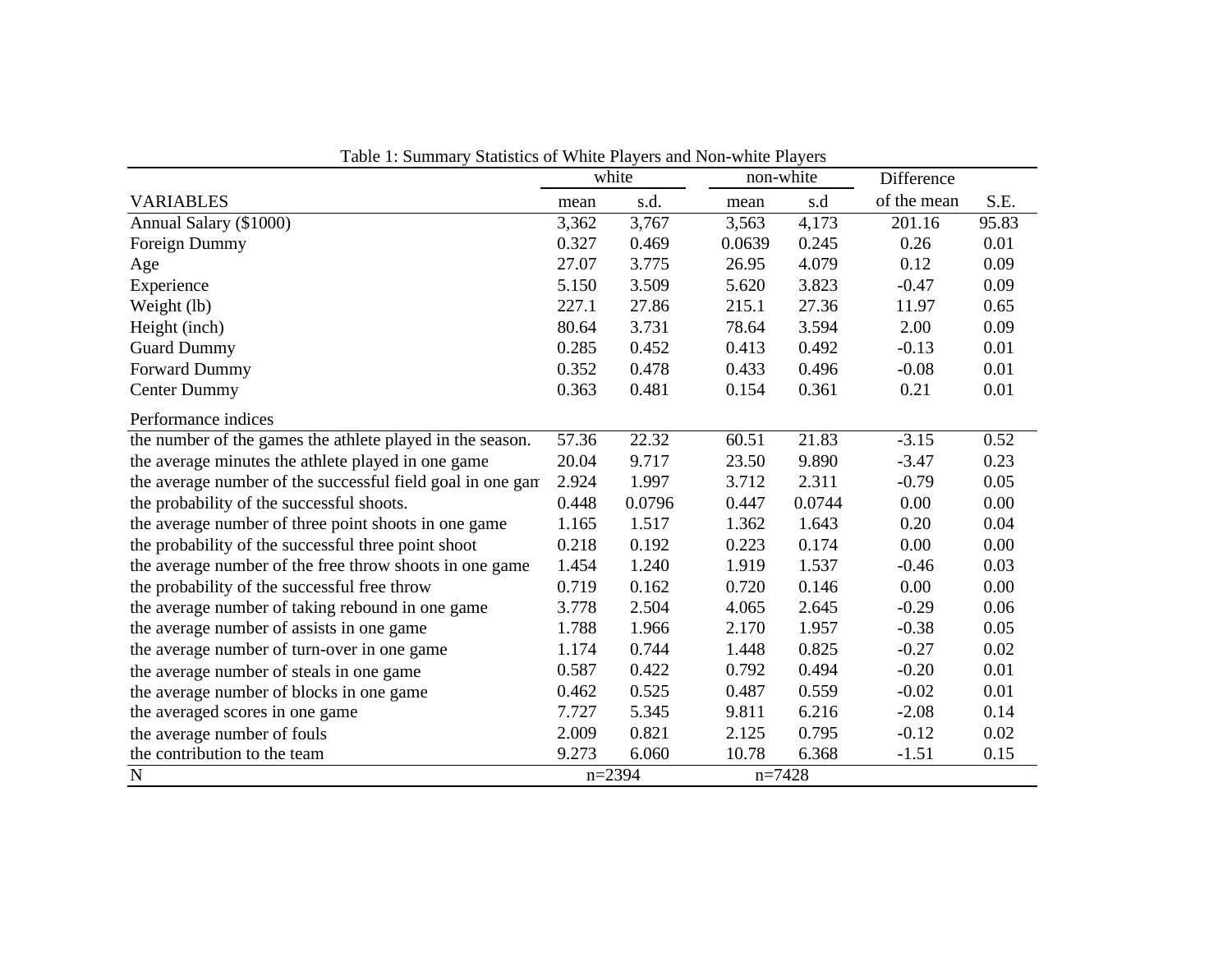| Table 2. Estimated Coefficients of White Duminty in OLS and Quantife Regressions |             |            |          |            |            |            |
|----------------------------------------------------------------------------------|-------------|------------|----------|------------|------------|------------|
|                                                                                  |             | (1)        | (2)      | (3)        | (4)        | (5)        |
| <b>Estimation Method</b>                                                         |             | all        | 1980s    | 1990s      | 2000s      | 2010s      |
| <b>OLS</b>                                                                       | White       | $0.0757**$ | 0.0295   | $-0.0455$  | $0.0993**$ | $0.259***$ |
|                                                                                  |             | (0.0322)   | (0.0559) | (0.0491)   | (0.0475)   | (0.0618)   |
|                                                                                  | $\mathbf N$ | 9,822      | 745      | 3,203      | 3,650      | 2,224      |
|                                                                                  | R-squared   | 0.655      | 0.712    | 0.589      | 0.566      | 0.492      |
| Quantile Regression(50%)                                                         |             |            |          |            |            |            |
|                                                                                  | White       | 0.0443     | 0.0257   | $-0.111**$ | $0.104**$  | $0.222***$ |
|                                                                                  |             | (0.0307)   | (0.0672) | (0.0503)   | (0.0522)   | (0.0562)   |
|                                                                                  | N           | 9,822      | 745      | 3,203      | 3,650      | 2,224      |
|                                                                                  | R-squared   | 0.652      | 0.699    | 0.579      | 0.560      | 0.470      |
| Quantile Regression (25%)                                                        |             |            |          |            |            |            |
|                                                                                  | White       | $0.108***$ | 0.0804   | $-0.0460$  | $0.148***$ | $0.200***$ |
|                                                                                  |             | (0.0339)   | (0.0827) | (0.0740)   | (0.0571)   | (0.0589)   |
|                                                                                  | N           | 9,822      | 745      | 3,203      | 3,650      | 2,224      |
|                                                                                  | R-squared   | 0.649      | 0.696    | 0.579      | 0.554      | 0.476      |
| Quantile Regression (75%)                                                        |             |            |          |            |            |            |
|                                                                                  | White       | 0.0181     | 0.0100   | $-0.0531$  | 0.0362     | $0.197***$ |
|                                                                                  |             | (0.0325)   | (0.0791) | (0.0486)   | (0.0480)   | (0.0721)   |
|                                                                                  | $\mathbf N$ | 9,822      | 745      | 3,203      | 3,650      | 2,224      |
|                                                                                  | R-squared   | 0.641      | 0.692    | 0.561      | 0.551      | 0.456      |

Table 2: Estimated Coefficients of White Dummy in OLS and Quantile Regressions

Notes: The dependent variable of the regression equation is the logarithm of the annual salary at season t. The explanary variables are the white dummy, foreign player dummy, all perfomance variables at season t-1 listed in Table 2, position dummy to control positions (guard, center, forward), age, age squared, experince, experience squared, year dummy, height, weight, and team dummy at season t. The regression equation is estimated by using the unbalanced panel data covering salary information from the 1985 –86 season to the 2015–16 season. The row white shows the estimated coefficient of the white dummy in different specificatons. Clustering robust standard errors in parentheses and the error term is clustered at the player's level in all specifications. Columns  $(1)$ ,  $(2)$ ,  $(3)$ ,  $(4)$ , and  $(5)$  show the esimated coefficients of white dummy, its standard error, the number of observations, and  $\mathbb{R}^2$  when we use all observations, observations in the 1980s, observations in the 1990s, observations in the 2000s, and observations in the 2010s, respectively. The first, second, third, and fourth blocks display the results of OLS, the 50 percentile quantile regression, 25 percentile quantile regresion, and 75 percentile qunatile regression, respectively.

\*\*\* p<0.01, \*\* p<0.05, \* p<0.1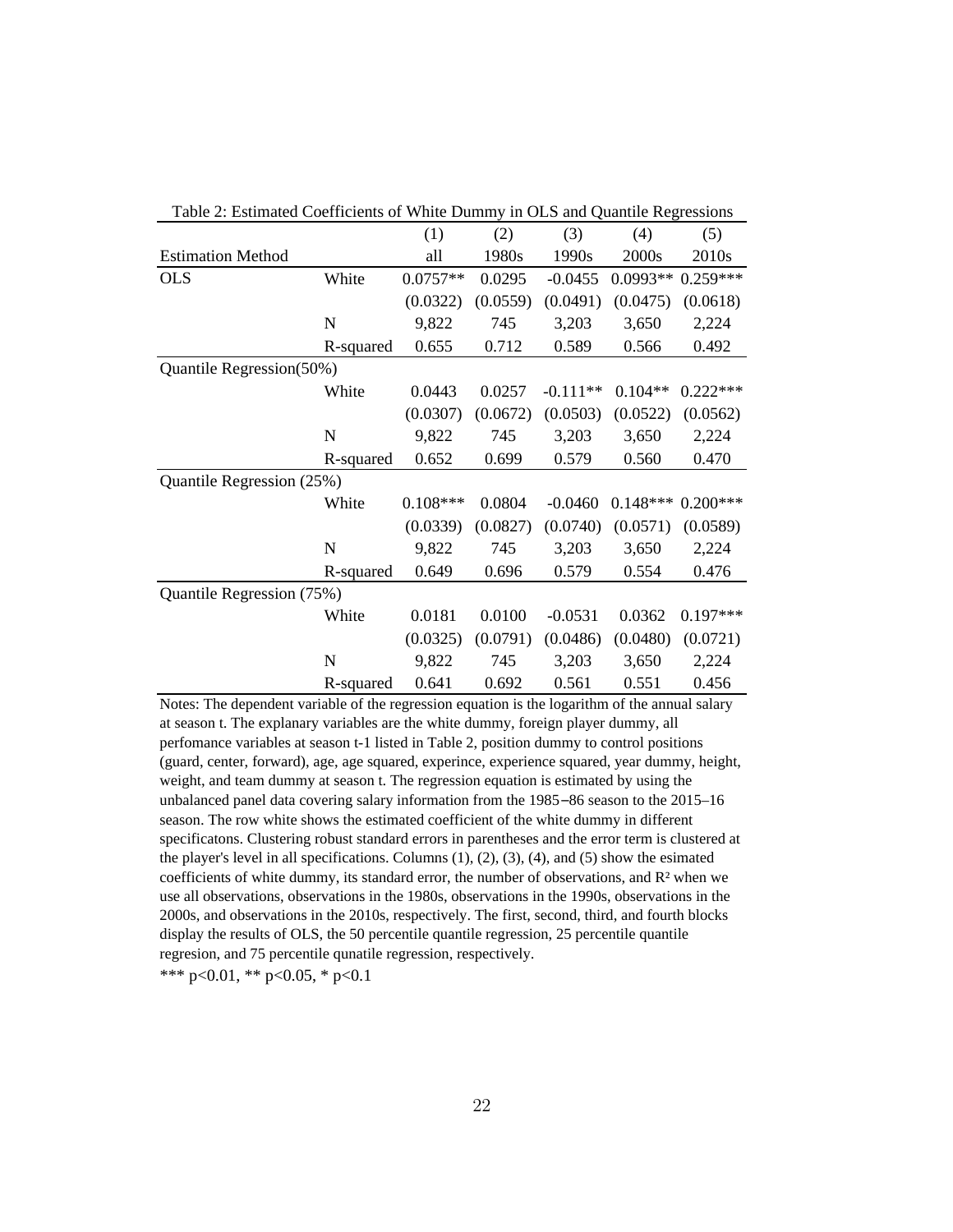|                                |              | Heckman s Two-step Model |             |           |             |                   |
|--------------------------------|--------------|--------------------------|-------------|-----------|-------------|-------------------|
|                                |              | (1)                      | (2)         | (3)       | (4)         | (5)               |
| Specifications                 |              | all                      | 1980s       | 1990s     | 2000s       | 2010 <sub>s</sub> |
| <b>OLS</b> : Restricted sample |              |                          |             |           |             |                   |
| $(Expereine \geq 5)$           |              |                          |             |           |             |                   |
|                                | White        | $0.105**$                | 0.0382      | $-0.0231$ | $0.161**$   | $0.329***$        |
|                                |              | (0.0419)                 | (0.0711)    | (0.0598)  | (0.0694)    | (0.0890)          |
|                                | N            | 5,171                    | 360         | 1,670     | 1,940       | 1,201             |
|                                | R-squared    | 0.647                    | 0.716       | 0.562     | 0.480       | 0.409             |
| Restricted sample              |              |                          |             |           |             |                   |
| (US born only)                 |              |                          |             |           |             |                   |
|                                | White        | 0.0480                   | 0.0229      | $-0.0607$ | $0.111*$    | $0.233***$        |
|                                |              | (0.0379)                 | (0.0584)    | (0.0531)  | (0.0566)    | (0.0757)          |
|                                | N            | 8.565                    | 715         | 2,988     | 3,089       | 1,773             |
|                                | R-squared    | 0.658                    | 0.707       | 0.580     | 0.565       | 0.500             |
| Heckman two-                   |              |                          |             |           |             |                   |
| step estimation                |              |                          |             |           |             |                   |
|                                | White        | $0.0633**$               | 0.0161      | $-0.0515$ | 0.0992 **   | $0.229***$        |
|                                |              | (0.0305)                 | (0.0620)    | (0.0533)  | (0.0487)    | (0.0575)          |
|                                | Mill's ratio | $-0.537***$              | $-0.444***$ | $-0.242$  | $-0.592***$ | $-0.606**$        |
|                                |              | (0.115)                  | (0.131)     | (0.165)   | (0.230)     | (0.290)           |
|                                | N            | 12,308                   | 1,423       | 3,872     | 4,307       | 2,706             |

Table 3: Estimated Coefficient of White Dummy in Restricted Samples and Heckman's Two-step Model

Notes: Clustering robust standard errors in parentheses and the error term is clustered at the player's level in all specifications. The dependent variable and the explanatory variables are the same as those in Table 3. The row white displays the estimated coefficient of the white dummy in different specificatons. In the first block, the sample is restricted to players who have 5 or more years of experience at the NBA. In the second block, the sample is restricted to US-born players. In the third block, the Heckman two-step estimation is applied to control the endogeniety of having a contract in season t. Players who played in season t-1 but who did not have a contract in season t are included in the first stage. The row Mill's ratio displays the estimated coefficients of the inverse Mill's ratio. In the third block, the standard error is calculated by using the bootstrap. The regression equation is estimated by using the unbalanced panel data covering salary information from the 1985–1986 season to the  $2015-2016$  season. Columns  $(1)$ ,  $(2)$ ,  $(3)$ ,  $(4)$ , and  $(5)$  show the esimated coefficients of white dummy, its standard error, the number of observations, and  $\mathbb{R}^2$ when all observations, observations in the 1980s, observations in the 1990s, observations in the 2000s, and observations in the 2010s are used.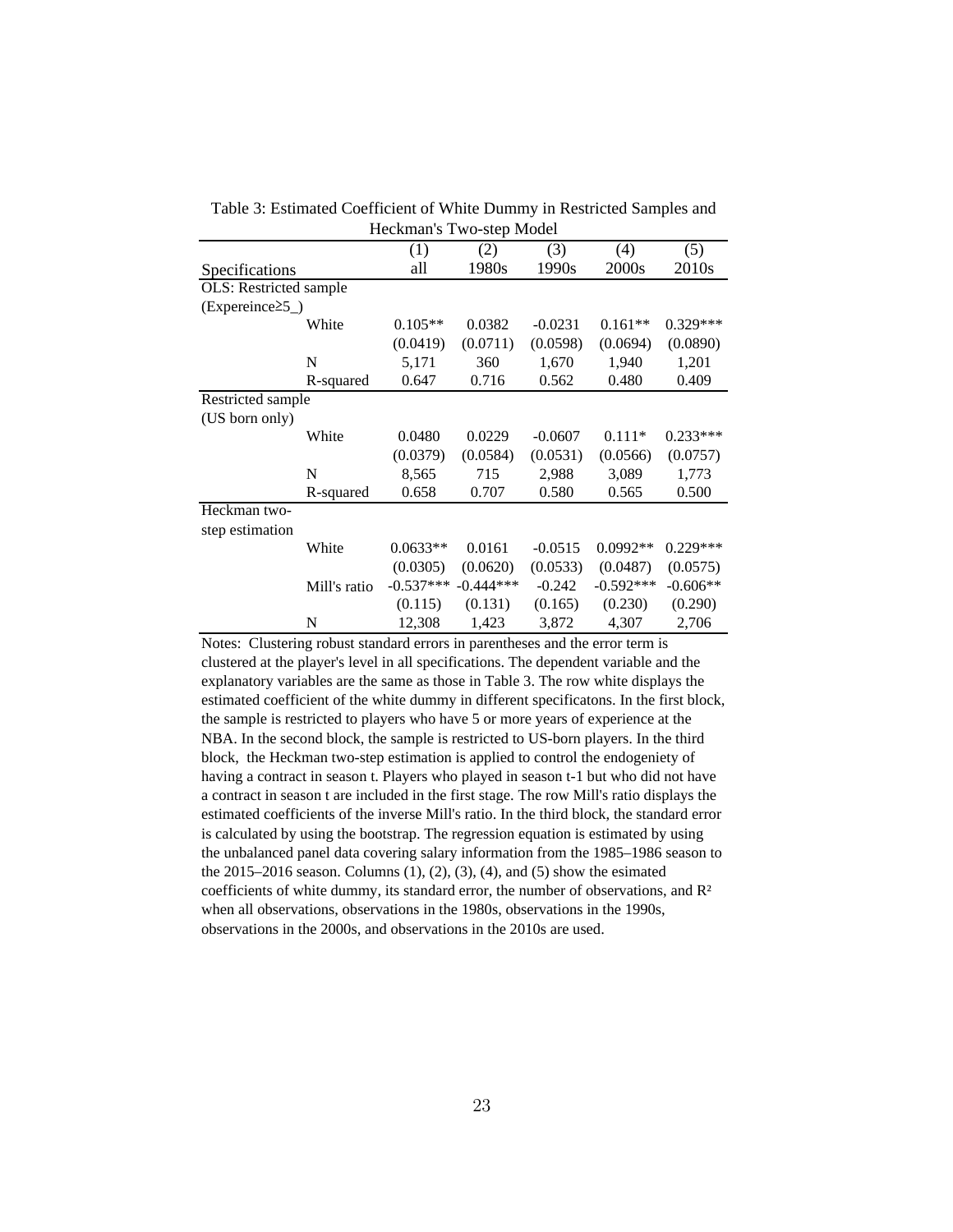| Table 4: Estimated Coefficient of White Dummy with Other Controls |           |            |            |           |           |                    |
|-------------------------------------------------------------------|-----------|------------|------------|-----------|-----------|--------------------|
|                                                                   |           | (1)        | (2)        | (3)       | (4)       | (5)                |
| Specifications                                                    |           | all        | 1980s      | 1990s     | 2000s     | 2010 <sub>s</sub>  |
| OLS: controlling the                                              |           |            |            |           |           |                    |
| perfomance at t-2                                                 |           |            |            |           |           |                    |
|                                                                   | White     | $0.0724**$ | $-0.00750$ | $-0.0463$ | $0.120**$ | $0.275***$         |
|                                                                   |           | (0.0360)   | (0.0771)   | (0.0515)  | (0.0468)  | (0.0749)           |
|                                                                   | N         | 8,248      | 429        | 2,754     | 3,172     | 1,893              |
|                                                                   | R-squared | 0.612      | 0.681      | 0.560     | 0.528     | 0.416              |
| OLS: controlling the                                              |           |            |            |           |           |                    |
| perfomance at t-3                                                 |           |            |            |           |           |                    |
|                                                                   | White     | $0.0759*$  | 0.00390    | $-0.0581$ | $0.102*$  | $0.335***$         |
|                                                                   |           | (0.0391)   | (0.0820)   | (0.0561)  | (0.0549)  | (0.0906)           |
|                                                                   | N         | 7,135      | 360        | 2,397     | 2,750     | 1,628              |
|                                                                   | R-squared | 0.591      | 0.699      | 0.526     | 0.487     | 0.352              |
| OLS: including players                                            |           |            |            |           |           |                    |
| who experienced                                                   |           |            |            |           |           |                    |
| mutliple teams in                                                 |           |            |            |           |           |                    |
| season t                                                          |           |            |            |           |           |                    |
|                                                                   | White     | $0.0696**$ | 0.0295     | $-0.0366$ | $0.0804*$ | $0.246***$         |
|                                                                   |           | (0.0321)   | (0.0559)   | (0.0486)  | (0.0471)  | (0.0615)           |
|                                                                   | N         | 10,091     | 745        | 3,265     | 3,773     | 2,308              |
|                                                                   | R-squared | 0.650      | 0.712      | 0.585     | 0.560     | 0.493              |
| Adding year dummy×                                                |           |            |            |           |           |                    |
| team dummy                                                        |           |            |            |           |           |                    |
|                                                                   | White     | $0.0761**$ | 0.0286     | $-0.0471$ |           | $0.0936**0.255***$ |
|                                                                   |           | (0.0323)   | (0.0556)   | (0.0499)  | (0.0474)  | (0.0629)           |
|                                                                   | N         | 9,822      | 745        | 3,203     | 3,650     | 2,224              |
|                                                                   | R-squared | 0.682      | 0.728      | 0.620     | 0.593     | 0.526              |

Notes: Clustering robust standard errors in parentheses and the error term is clustered at the player's level in all specifications. The dependent variable and control variables are the same as those in Table 3, except the performance variables at t-1. In the first and second blocks, the performance variables at t-1 are replaced by the performance variables at t-2 and t-3. The row white dipalys the estimated coefficients of the white dummy. In the fourth block, players who experienced multiple teams are added to the sample. For such players, the total salary in season t is used as the dependent variable. The team that gave the highest salary during season t is classified as the team for such players. In the fourth block, the interaction term of year dummy and team dummy is added as an additional control variable.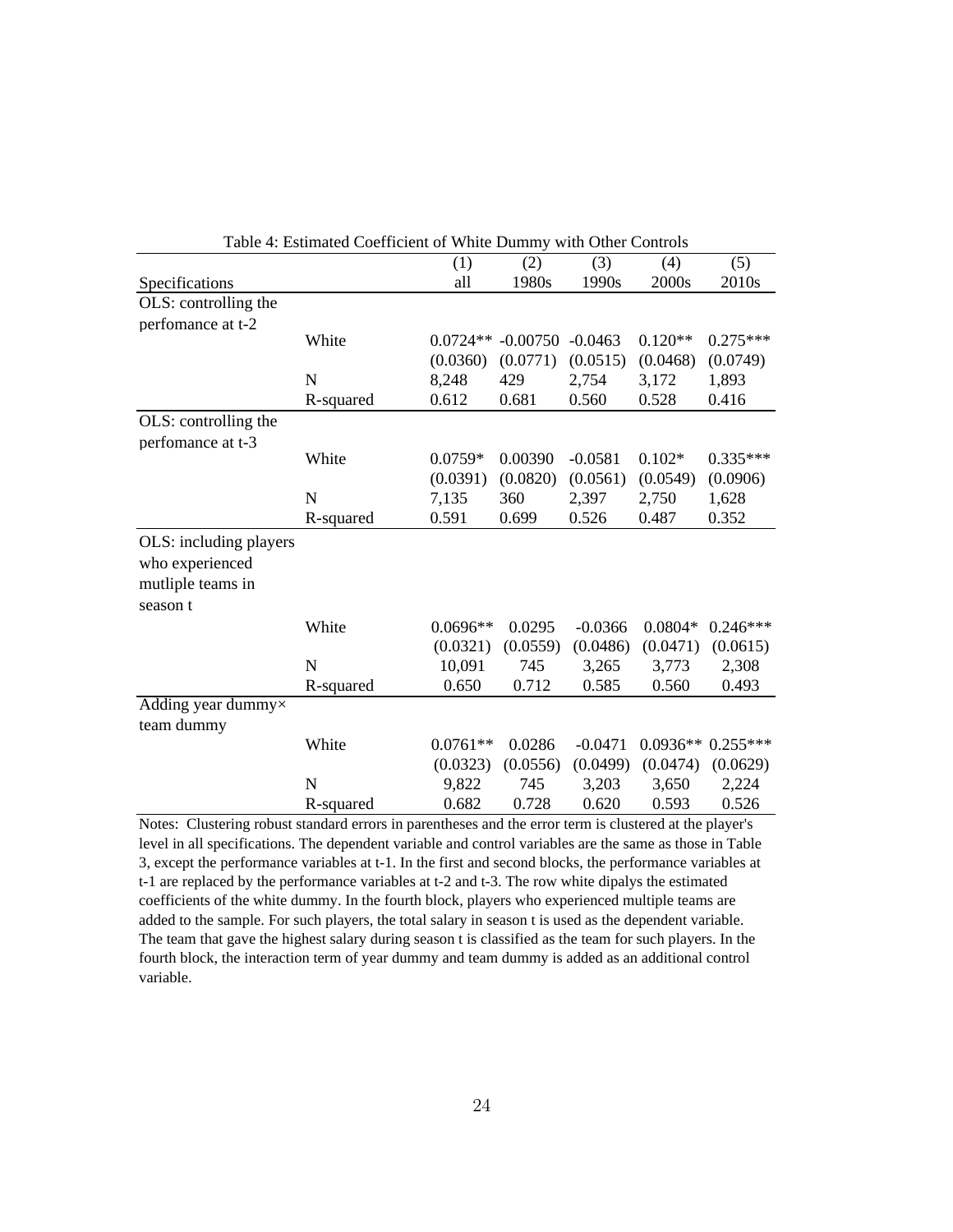| Table 5: Estimated Coefficients of White Dummy in Other Specifications |           |            |           |           |            |            |
|------------------------------------------------------------------------|-----------|------------|-----------|-----------|------------|------------|
|                                                                        |           | (1)        | (2)       | (3)       | (4)        | (5)        |
| Specifications                                                         |           | all        | 1980s     | 1990s     | 2000s      | 2010s      |
| OLS: Adding owner's                                                    |           |            |           |           |            |            |
| race dummy and its                                                     |           |            |           |           |            |            |
| interaction with the                                                   |           |            |           |           |            |            |
| white dummy                                                            |           |            |           |           |            |            |
|                                                                        | White     | 0.128      | $-0.0933$ | 0.0447    | $0.297*$   | $0.259***$ |
|                                                                        |           | (0.0919)   | (0.131)   | (0.153)   | (0.160)    | (0.0618)   |
|                                                                        | N         | 9,822      | 745       | 3,203     | 3,650      | 2,224      |
|                                                                        | R-squared | 0.655      | 0.713     | 0.590     | 0.566      | 0.492      |
| OLS: Adding GM's race                                                  |           |            |           |           |            |            |
| dummy and its                                                          |           |            |           |           |            |            |
| interaction with the                                                   |           |            |           |           |            |            |
|                                                                        | white     | $0.142**$  | 0.0578    | 0.0144    | $0.193**$  | $0.325***$ |
|                                                                        |           | (0.0605)   | (0.112)   | (0.112)   | (0.0774)   | (0.108)    |
|                                                                        | N         | 9,822      | 745       | 3,203     | 3,650      | 2,224      |
|                                                                        | R-squared | 0.656      | 0.713     | 0.589     | 0.566      | 0.493      |
| OLS: Adding relative                                                   |           |            |           |           |            |            |
| income and its                                                         |           |            |           |           |            |            |
| interaction with the                                                   |           |            |           |           |            |            |
|                                                                        | White     | $0.0848**$ | 0.0336    | $-0.0302$ | $0.0991**$ | $0.261***$ |
|                                                                        |           | (0.0337)   | (0.0587)  | (0.0537)  | (0.0481)   | (0.0634)   |
|                                                                        | N         | 9,470      | 736       | 3,080     | 3,505      | 2,149      |
|                                                                        | R-squared | 0.659      | 0.714     | 0.595     | 0.570      | 0.494      |

Notes: Clustering robust standard errors in parentheses and the error term is clustered at the player's level in all specifications. The dependent variable is the log of the annual salary in all three blocks. The explanatory variables in the first block are the explanatory variables used in Table 3 and the owner's race dummy and its interaction with the white dummy of the player. The owner's race dummy is equal to 1 if the race of the owner is white, and 0 otherwise. In the second block, the explnatory variables are the variable used in Table 3 and the GM's race dummy and its interaction with the white dummy of the player. The GM's race dummy is equal to 1 if the race of the GM is white, and 0 otherwise. In the third block, the explanatory variables are the explanatory variables used in Table 3, the relative median income of white residents over black residents in the state where the team is located and its interaction with the white dummy of the player.

Table 5: Estimated Coefficients of White Dummy in Other Specifications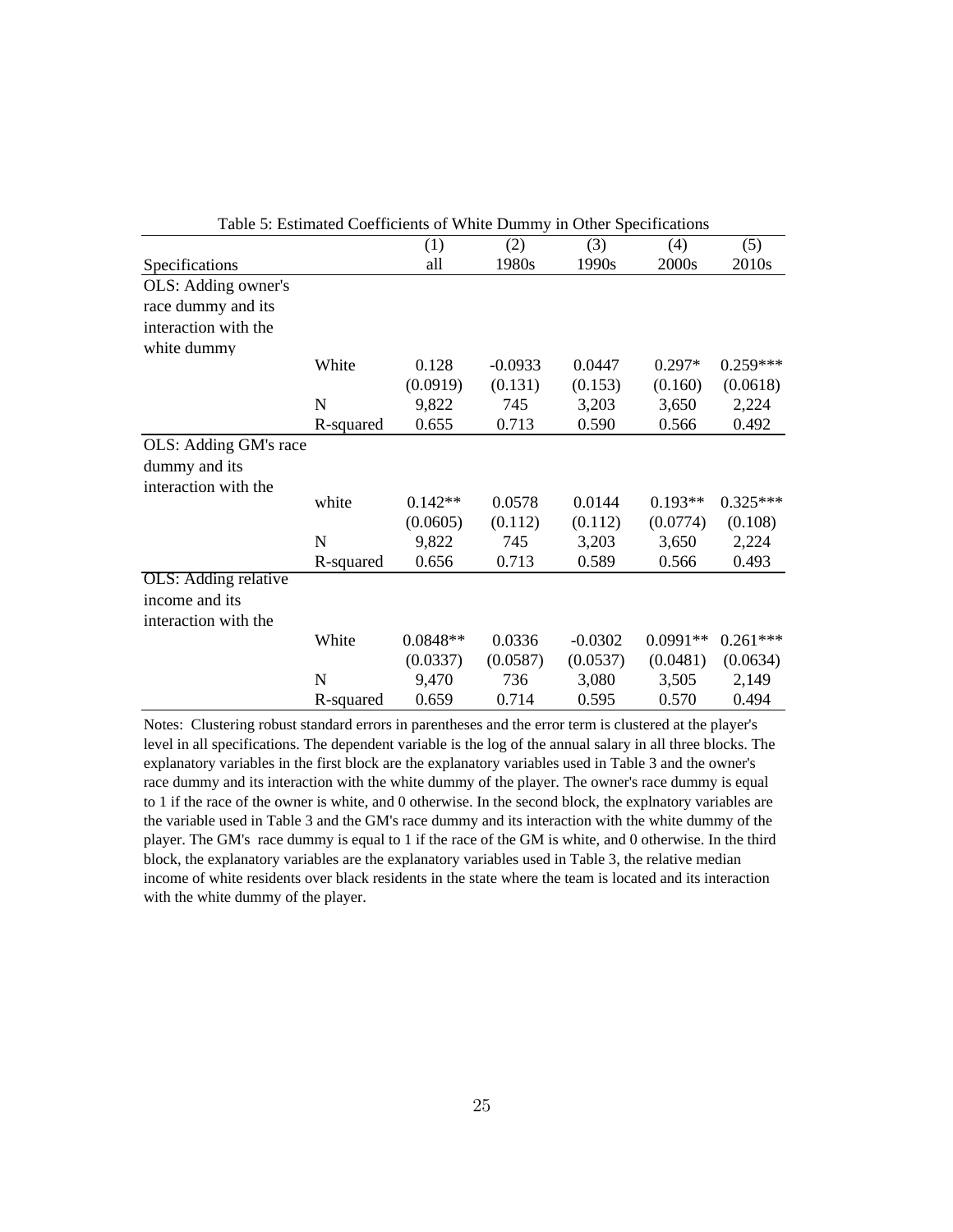

Figure 1: Estimated densities of log of annual salary of different players in 1985–1995. The solid green line is the estimated annual salary density of white players. The blue dash line is that of non-white players. The red dotted line is the counter-factual of salary density of non-white players. The counter-factual salary density is the log of the annual salary density that non-white players would have if the attributes of non-white players (other than race) were rewarded in the same way as the attributes of white players. For estimating the density, we conduct the kernel density estimation with Gaussian kernel with the optimal bandwidth. The calculated optimal bandwidth is 0.178. To calculate the counter-factual density, we use the same explanatory variables as those used in Table 3.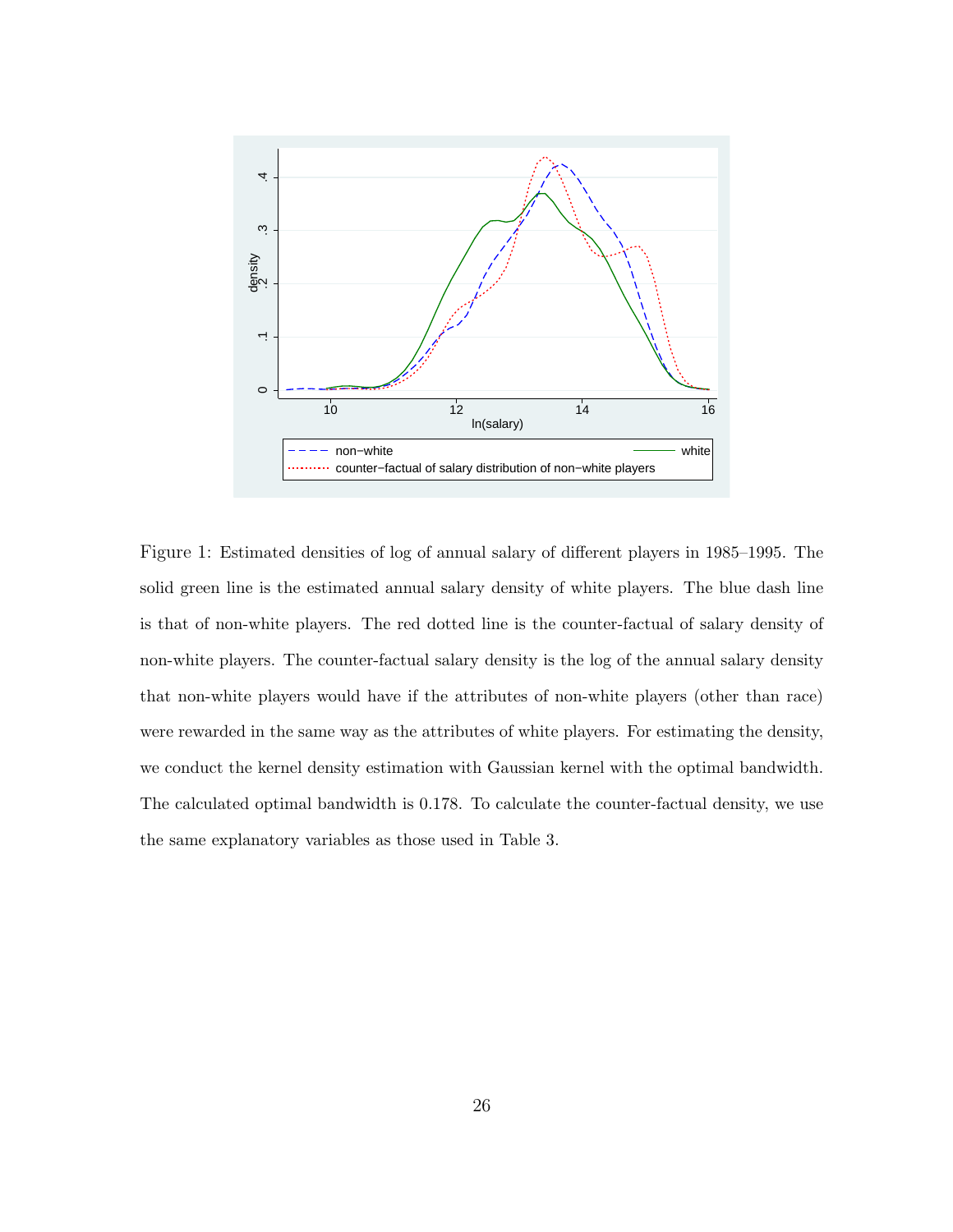

Figure 2: Estimated densities of log of annual salary of different players in 1996–2005.



Figure 3: Estimated densities of log of annual salary of different players in 2006–2015.